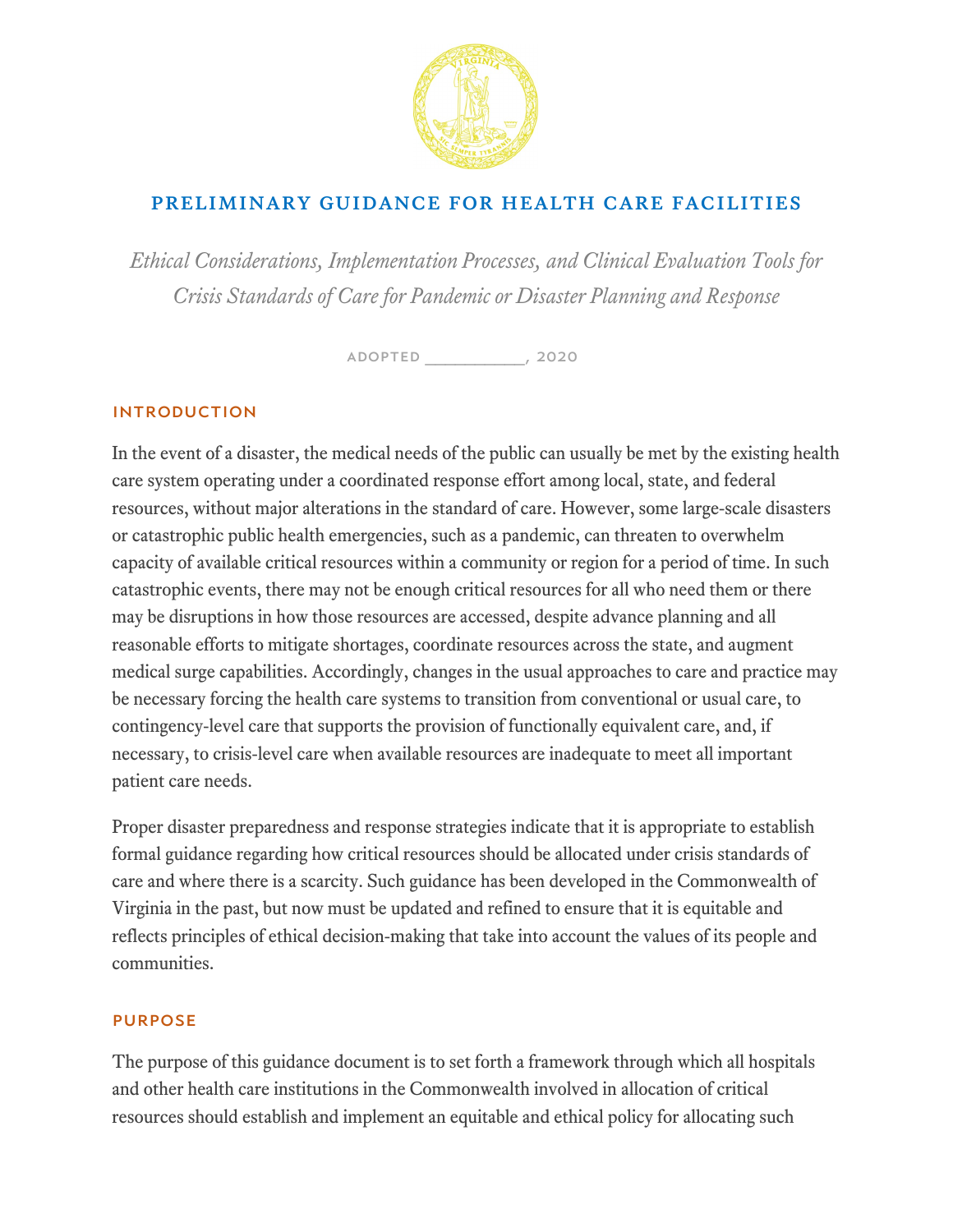scarce resources under crisis standards of care should capacity be strained as a result of a pandemic or other disaster. This framework includes ethical considerations that should guide development and implementation of such policies and procedures, as well as, recommendations for the development of clinical decision-making processes and algorithms for triaging patients under crisis standards of care. The primary focus is acute care hospitals and the policies and triage protocols contained herein are directed towards possible shortages of acute care resources such as intensive care unit beds, critical care services, ventilators, and other resources deployed in inpatient hospital care. However, any facility involved in allocation of critical resources should recognize and adhere to the ethical considerations and non-discrimination principles contained in the policy in decision-making around critical resources and in their disaster planning and response activities. Also, with respect to hospitals, while this guidance document prescribes certain actions that all hospitals should take, it recognizes that there will be variability in hospitals' capacity to allocate resources based on the real-time situation in their communities and in the specific clinical decision-making tools and algorithms used to evaluate patients.

Implementation of allocation policies will occur when adherence to conventional standards of care is no longer possible due to resource constraints, capacity demands, and other factors. Furthermore, allocation policies are not a substitute for, and are only implemented after, mitigation strategies are no longer sufficient to allow conventional use of resources and when coordination efforts within and among facilities, in a region, and across the state, are no longer possible because the system is overwhelmed. As an overarching principle, every effort will be made to avoid the need to implement allocation policies through advance planning, mitigation, and coordination of resources across the state. Consistent with the principles embodied in this guidance document, these mitigation strategies, and the sharing of resources and coordination efforts among facilities, in a region, and across the state, should be undertaken in a manner that is equitable and reflects principles of ethical decision-making that take into account the values of the people of the Commonwealth.

To address these needs, it is therefore essential that all hospitals develop an ethical, evidencebased process for the allocation of critical resources. This guidance is intended to provide a unified, transparent framework that supports consistent hospital and health care provider decision-making aimed at maximizing the benefit from allocation of critical resources. Each hospital or other institution has the flexibility to develop its specific allocation policy and triage protocols based upon its particular resources and circumstances and the needs of the communities it serves, but each institution's policy and protocols should be consistent with this overall framework.

To assure providers, patients, their families, and the community that crisis standards of care will be applied fairly, it is essential that the ethical grounding of this guidance be clearly and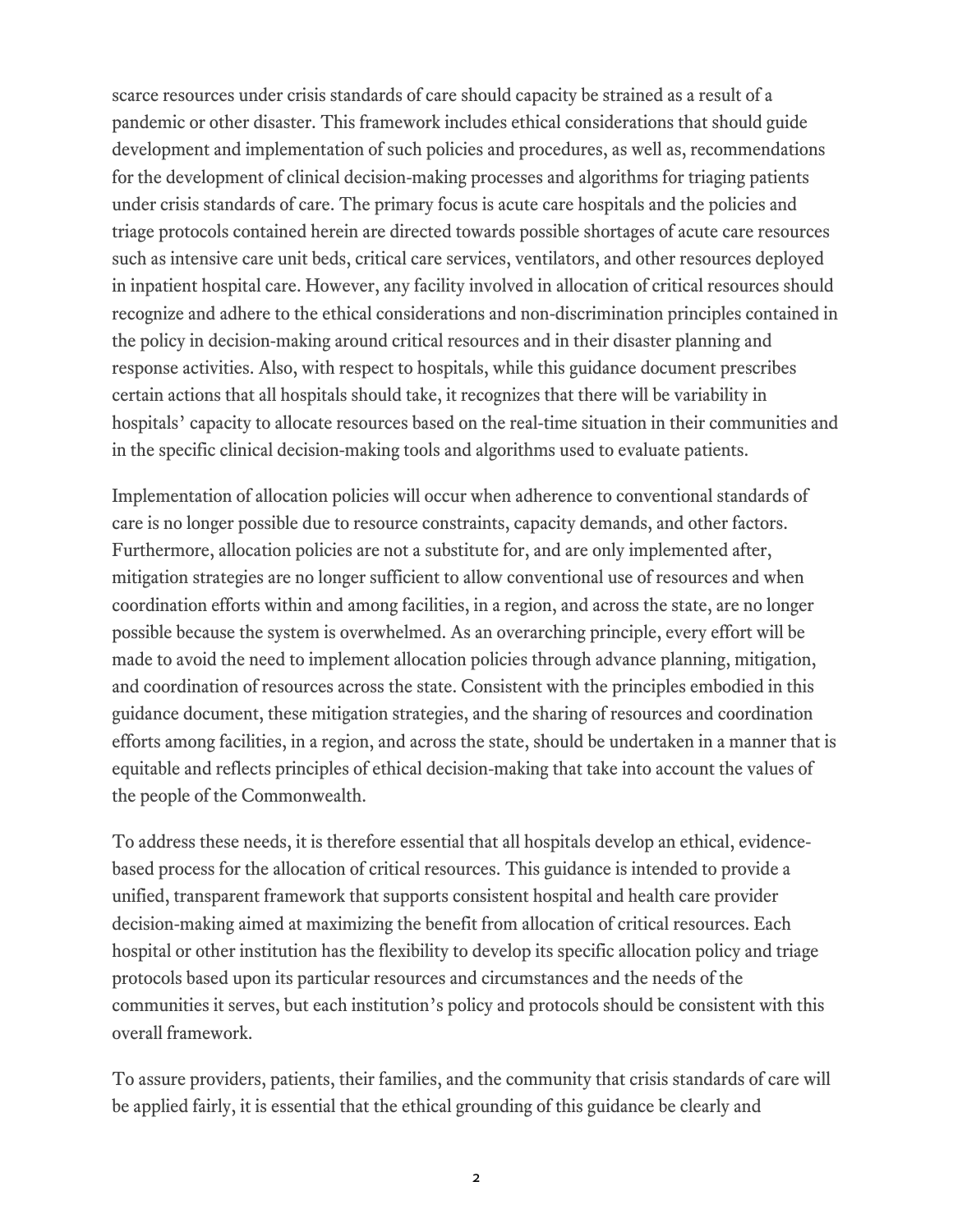specifically stated. The overwhelming need for care created by a disaster would necessitate a shift of focus from the absolute care of the individual to promoting the conscientious stewardship of limited critical resources intended to result in the best possible health outcomes for the population as a whole. The delivery of health care under crisis standards of care is ultimately about maximizing the care delivered to the population as a whole under austere circumstances that may limit treatment choices for both health care providers and patients. Health equity for all persons is a key foundation for compliance, and advance planning is critical to providing the best quality of care to every person.

To ensure no person with a disability will be discriminated against in the implementation of allocation policies or triage protocols, or in communication access related to same, any such policies or protocols and any criteria used in making decisions about treatment during a health care emergency must include measures to address compliance with the Americans with Disabilities Act (ADA), Section 504 of the Rehabilitation Act, the Age Discrimination Act, and Section 1557 of the Affordable Care Act, which prohibit discrimination in HHS-funded health programs or activities, and corresponding state laws, including the Virginians with Disabilities Act.

This guidance document should be routinely reviewed and updated as necessary to take into account new information and developments, such as clinical information or data on treatment effectiveness, and to reflect changes in best practices for allocation of critical resources during a scarcity, such as development or adoption of new methodologies for objectively assessing and triaging patients for critical resource allocation.

#### DEFINITIONS

Provided below are definitions and additional information on various terms used throughout this guidance document.

Activate or Activation – Initiation of a triage protocol for all facility patients in need of critical resources.

Allocation Policy – a policy for distribution of critical resources to facility patients for activation during a scarcity using a triage protocol consistent with this guidance document.

Triage Protocol – the specific procedures consistent with this guidance that, when an allocation policy is activated, are implemented to analyze how critical resources are to be distributed among patients during a scarcity.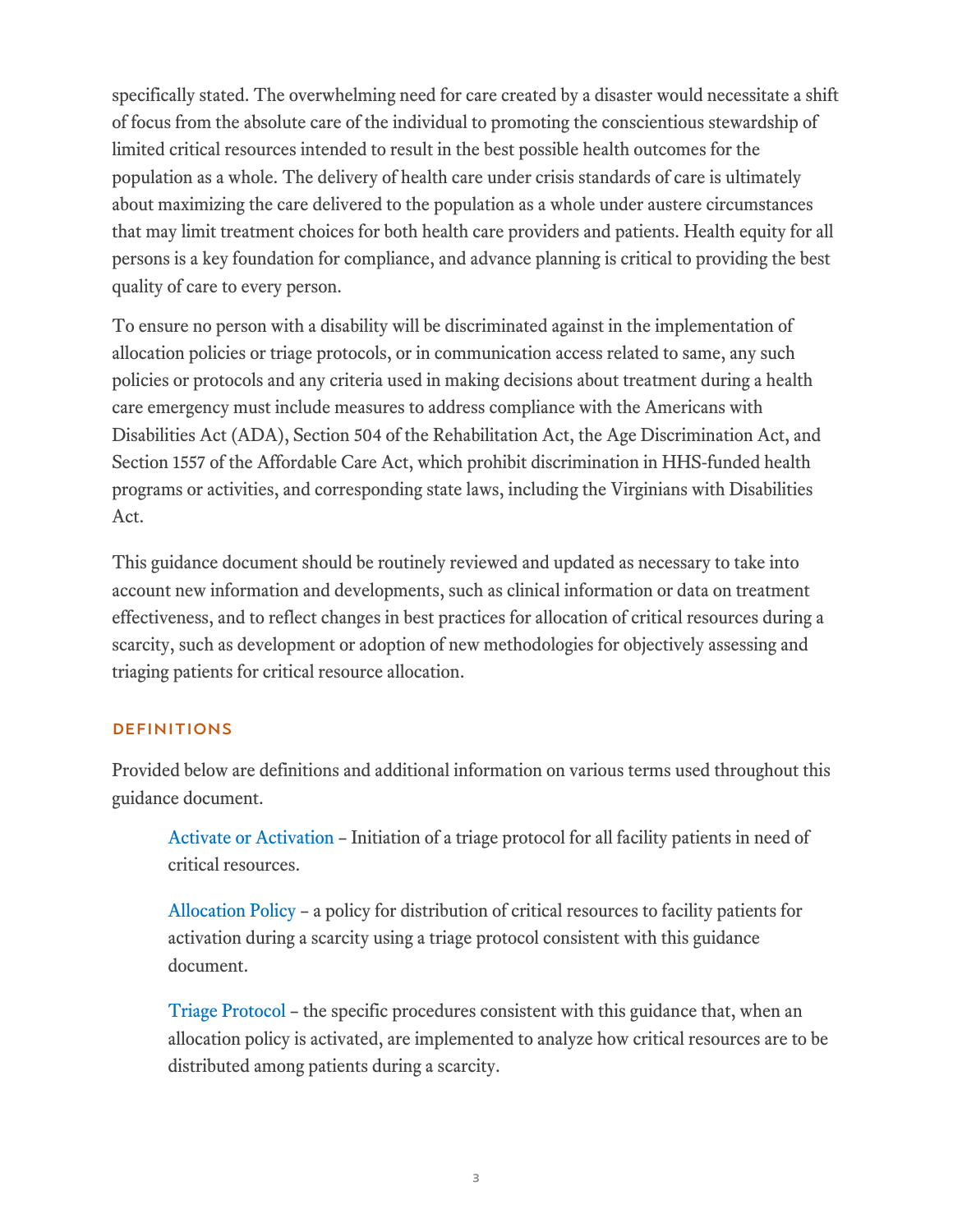Critical Resources - may include, but are not limited to: medications; tests and testing supplies; space; personnel; mechanical ventilators; extracorporeal membrane oxygenation; beds; medical gases; antibiotics; vaccines; antivirals; vasopressors; personal protective equipment; hemodialysis equipment; blood products; crystalloid; operating room equipment; pharmacological treatments; palliative care resources; persons trained in critical care or other specialty-trained and qualified staff; and other resources and related infrastructure that authorized facility representatives deem medically necessary for appropriate patient care.

Scarcity – circumstances under which critical patient care needs at a facility exceed that facility's supply of critical resources that cannot be mitigated through coordination of resources or augmented medical surge capabilities.

Health Equity – Health equity is achieving the highest level of health for all people. Health equity entails focused societal efforts to address avoidable inequalities by equalizing the conditions for health for all groups, especially for those who have experienced socioeconomic disadvantage or historical injustices.

Facility – an acute care hospital, emergency department, or other location providing acute health care.

Critical Resource Allocation Group (CRAG) or Resource Planning and Allocation Team (RPAT) – a multi-disciplinary group responsible for developing and overseeing a systemwide allocation policy for a facility or group of facilities.

Triage Team – group comprised of professionals with the relevant skill sets, including: medical, nursing, or other specialized clinical experience responsible for implementing triage protocols at the facility level and make decisions related to distribution of patient care resources based upon the allocation policy and triage protocols.

Treating Provider – an appropriately licensed physician or licensed independent practitioner (LIP) involved in direct patient care at a facility.

Health Care Team – the group of health professionals (treating providers, registered nurses, physician assistants, clinical pharmacists, respiratory therapists, and other healthcare professionals) and administrative and support staff responsible for coordinating care specific to a patient's clinical needs and circumstances.

Regional Health Care Coalition – a collaborative network of health care organizations and their respective public and private sector response partners established by Virginia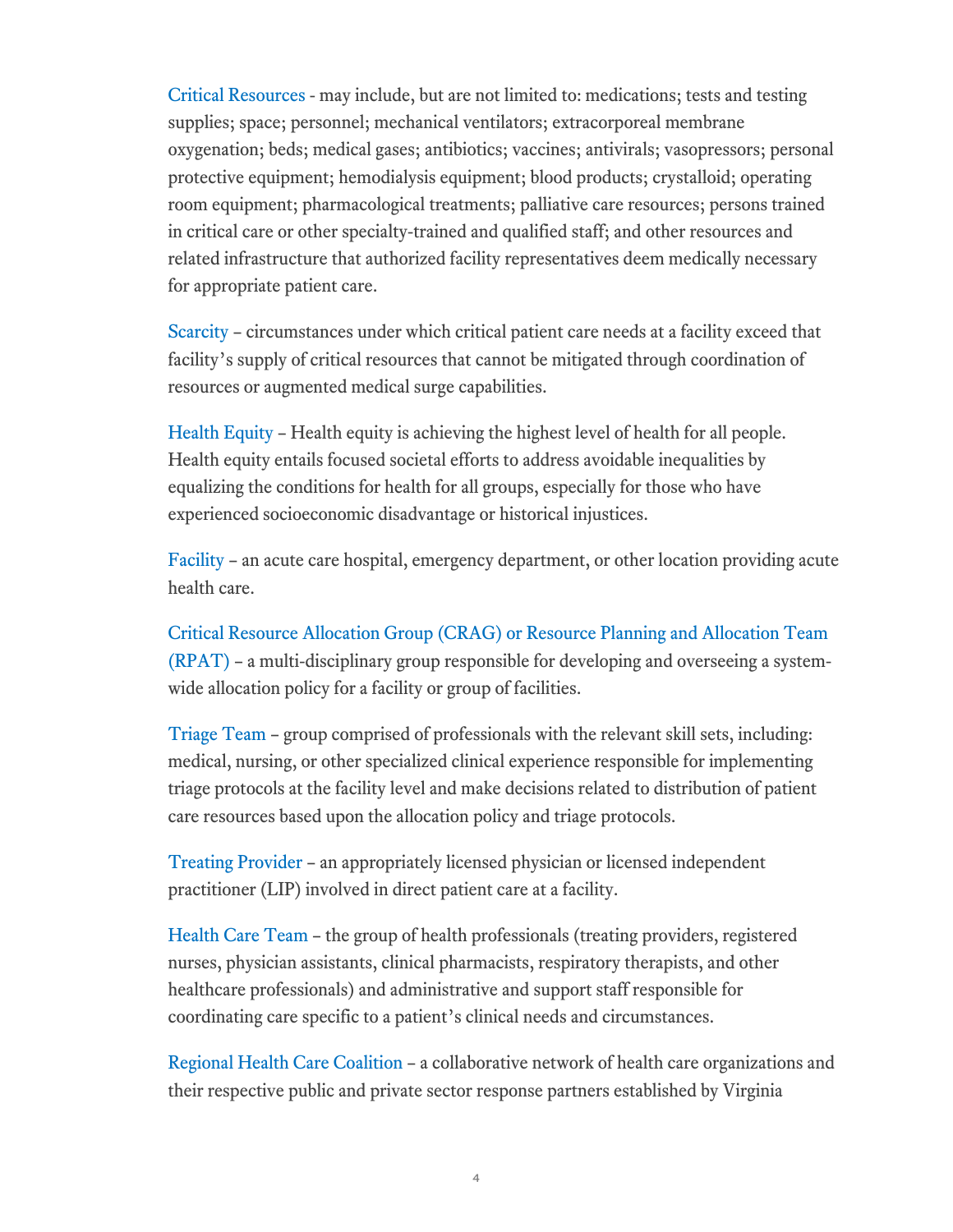Healthcare Emergency Management Program (VHEMP) that serve as a multiagency coordinating group to assist with preparedness, response, recovery, and mitigation activities related to health care organization disaster operations. The purpose of the Regional Health Care Coalition is a health care system-wide approach for preparing for, responding to, and recovering from incidents that have a public health and medical impact in the short and long-term. Regional Health Care Coalitions are responsible for coordinating across diverse and otherwise competitive health care organizations and emergency response partners to ensure that the region and its health care providers have the necessary medical equipment and supplies, real‐time information, communication systems, and trained health care personnel to respond to disasters, including pandemics.

#### BACKGROUND ON CSC PLAN AND IMPLEMENTATION

The Commonwealth's Crisis Standards of Care (CSC) Plan establishes a process for, among other things, developing incident-specific priorities and guidance for the delivery of health care and the use of scarce medical resources on topics such as:

- Triage and transportation determination for emergency medical services (EMS);
- Primary, secondary, and tertiary triage for health care facilities;
- Expanded scopes of practice, as approved by regulatory authorities;
- Priorities for medical resources including space, staff, and supplies; and
- Considerations for health care access points, including hospitals, long-term care facilities, outpatient care centers, and alternate care sites.

This process involves coordination among the State Commissioner of Health, Secretary of Health and Human Resources, the Unified Command, the Virginia Disaster Medical Advisory Committee (VDMAC), and the Virginia Healthcare Emergency Management Program (VHEMP).

The VDMAC is activated by the State Commissioner of Health to serve as the statewide policy group for the Virginia Healthcare Emergency Management Program (VHEMP).

VHEMP is a statewide hospital preparedness and response program funded by the Virginia Department of Health through a federal grant from the U.S. Department of Health and Human Services, Assistant Secretary of Preparedness and Response. VHEMP oversees and coordinates across the six Regional Health Care Coalitions to prevent the need for critical resource allocation within hospital or other institutions allowing for critical resources, such as ventilators to be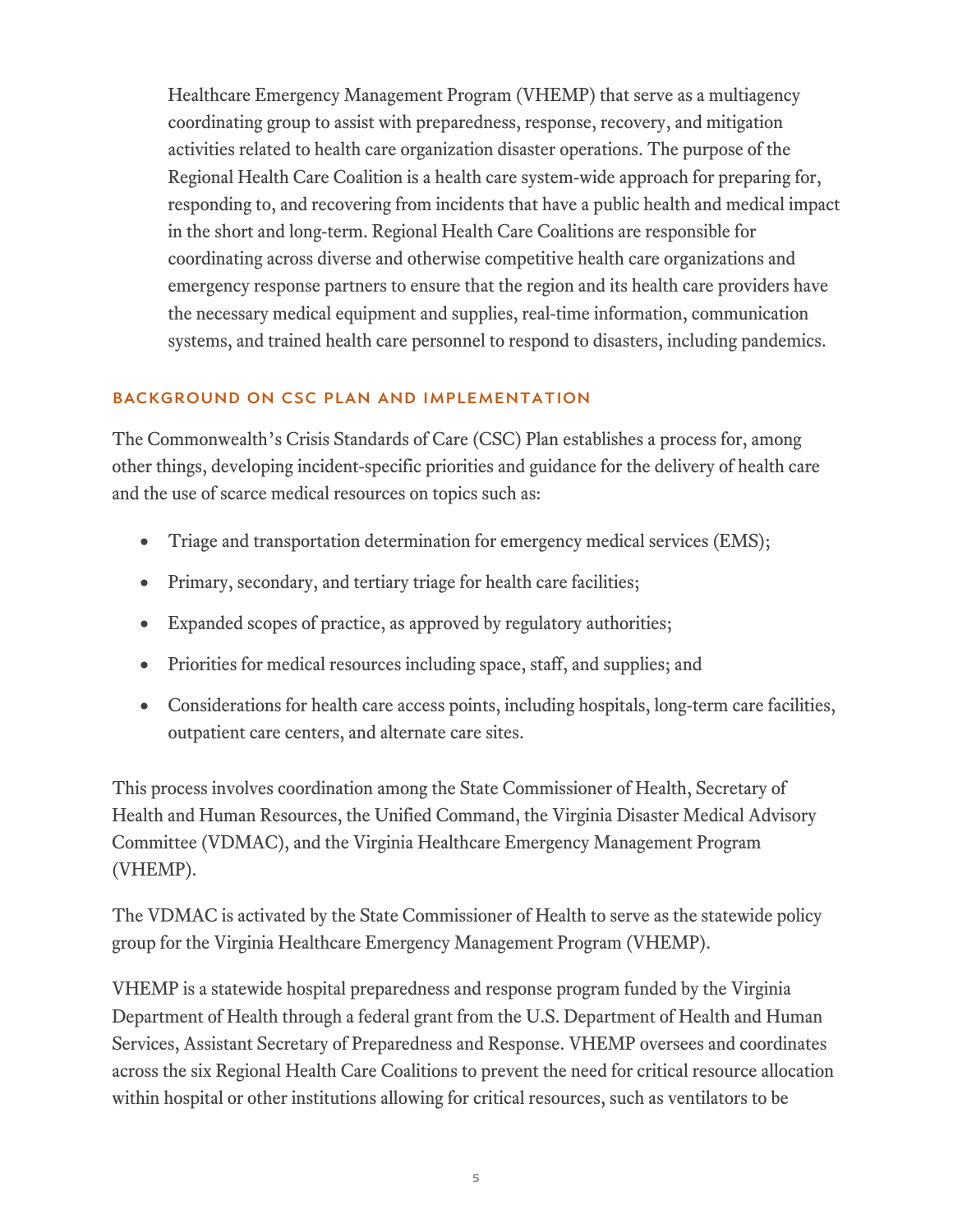moved to facilities where there is a capacity shortage or to transfer patients where intensive care units are overwhelmed. Nevertheless, prudent planning calls for hospitals and other institutions to have allocation policies in place and that can be quickly activated should they be needed.

#### Activation of Allocation Policies

The primary objective for comprehensive critical resource management is to maintain the usual or functionally equivalent standard of patient care during a medical surge event. The cornerstone of these planning efforts is the ability of facilities to anticipate, mitigate, and respond to imbalances between resource availability and demand for services as necessary to avoid a scarcity of critical resources. This requires a system-wide approach to disaster planning and response.

Although this guidance document focuses on acute care hospitals, it is important to note that responsibility for disaster planning and response and appropriate use of medical resources does not rest solely with hospitals, rather it is shared across the continuum of care. Long term care facilities, emergency first responders, freestanding emergency departments, community-based health clinics, home health, hospice agencies, outpatient medical and surgical facilities, and primary care physicians also play a role in preparing for staff shortages, adaption of space for surge response or mitigation, conservation of resources, and continuity of operations during a scarcity in their facility or the community.

Recognizing that, despite extensive disaster planning and response efforts, mitigation strategies, and conservation of resources across the continuum, shortages of medical resources is probable, crisis standards of care planning efforts should include identifying specific indicators and triggers for when a crisis-level standards of care is approaching and implementation of allocation policies may be required. These indicators and triggers will guide transitions along the continuum of care, from conventional, to contingency, to crisis, and in the return to conventional care. Use of allocation policies will be implemented only when there is no acceptable alternative, and their use will be discontinued as soon as possible.

*Indicators* are measures or predictors of changes in demand and/or resource availability in the health care system that may be based on situational awareness or factors specific to an event. The presence of indicators is detected through monitoring events and data that may affect the health care system and observing changes in the usual resources and usage patterns at the local regional and state levels.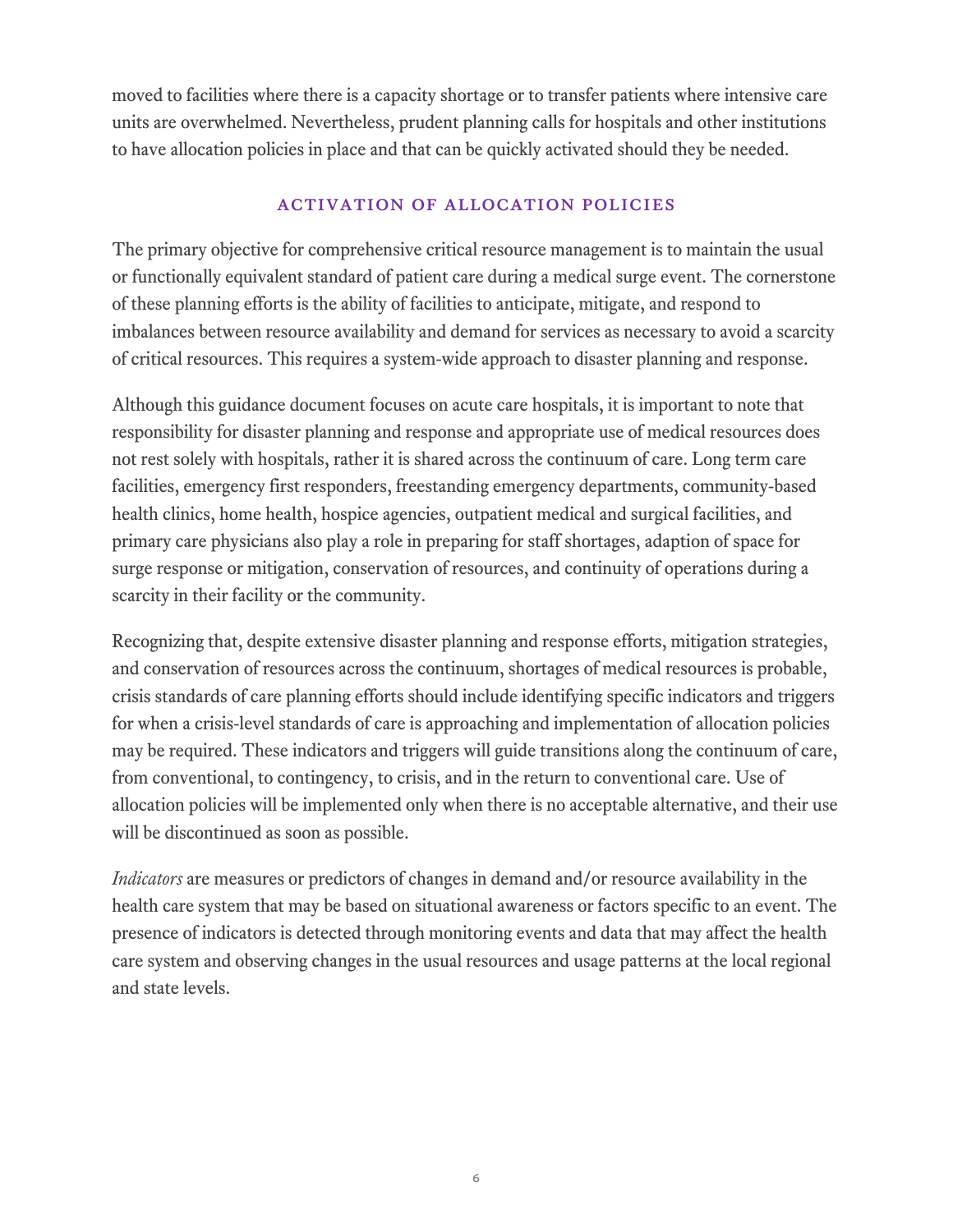Examples of indicators for health care facilities included in the Commonwealth Crisis Standard of Care Plan include:

| CONVENTIONAL                                                                                                                   | <b>CONTINGENCY</b>                                                                                                                                                                                                                                                                                                                                                                                                        | <b>CRISIS</b>                                                                                                                                                                                                                                                                                                            |  |
|--------------------------------------------------------------------------------------------------------------------------------|---------------------------------------------------------------------------------------------------------------------------------------------------------------------------------------------------------------------------------------------------------------------------------------------------------------------------------------------------------------------------------------------------------------------------|--------------------------------------------------------------------------------------------------------------------------------------------------------------------------------------------------------------------------------------------------------------------------------------------------------------------------|--|
| Usual patient care space<br>fully occupied<br>Usual staff called in and<br>utilized<br>Cached and usual supplies<br>being used | Patient care areas re-purposed<br>$\bullet$<br>(e.g., PACU or monitored unit<br>used for ICU-level care)<br>Staff extension in place (brief<br>deferrals of non-emergency<br>patient-care services, supervising<br>broader groups of patients,<br>changes in responsibilities and<br>documentation, etc.)<br>Conservation, adaptation, and<br>$\bullet$<br>substitution of supplies<br>Hospital on diversion<br>$\bullet$ | Health care facility unsafe or<br>$\bullet$<br>closed<br>Non-patient care areas used for<br>patient care<br>Trained staff unavailable or<br>unable to care for the volume of<br>patients<br>Critical supplies lacking<br>Re-allocation of life-sustaining<br>resources<br>Patient transfer not possible or<br>sufficient |  |

*Triggers* are decision points to activation of crisis standards of care based on changes in the resource availability that require adaptations to health care services delivery along the continuum. These triggers occur at the point where strategies implemented for conventional or contingency care are no longer sufficient to provide functionally equivalent care. Applying this to the indicators listed above at the individual facility level, should the indicators suggest that elevation to contingency or crisis-level standards of care is occurring or can be anticipated, despite mitigation strategies and conservation of resources, the facility would coordinate with state partners and other facilities as part of the larger disaster response efforts to assess whether there are other available resources (*e.g.*, supplies, staff, or space) through which such contingency or crisis standards of care activation could be averted. It is possible that an individual facility could elevate to crisis-level standards of care for a brief period until reallocation of critical resources is possible as part of larger facility coordination and response efforts. To the greatest extent possible, activation of allocation policies and use of triage protocols should be avoided; it is only when critical resource capacity for facilities in a region or across the state becomes overwhelmed that the need for more continual or widespread use of allocation policies is required.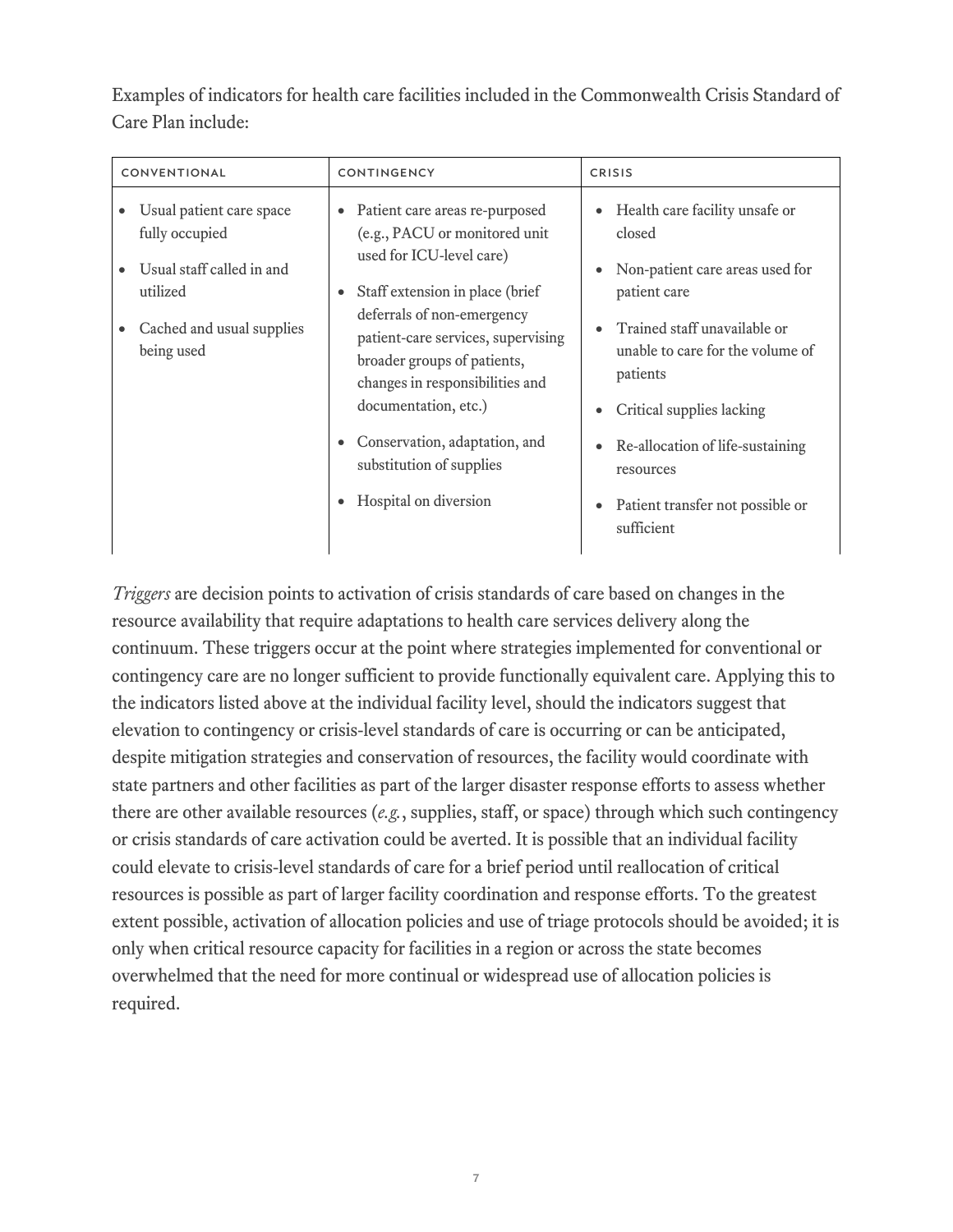#### Deactivation of Allocation Policies

As the severity of the disaster subsides or stabilizes, the scarcity of certain critical resources may be resolved at different times (*e.g.*, intensive care units may become available, but ventilators may remain scarce) and in different areas or regions of the state. When there is no longer a scarcity of critical resources, termination of crisis-level standards of care should occur and health care facilities should strive to return to contingency or conventional standards of care as quickly as possible. This deactivation will occur when all impacted facilities are able to meet patient demand using contingency-level standards, or when patient transfer or evacuation becomes a feasible tactic to alleviate crisis-level surge at affected facilities. In the case of a severe resource shortage prompting crisis-level standards of care, deactivation may occur when supply levels become sufficient to meet health care system demands.

It is important to note that the deactivation does not stop emergency operations at the state, local, or facility level. Emergency operations and emergency declarations may still be in place, despite the fact that crisis-level standards of care has been deactivated.

## STATEWIDE APPLICATION OF ALLOCATION POLICIES

There is no national or universally accepted standard for allocation policies in response to a pandemic or other disaster. Professional organizations, states, regions, and localities have adopted different approaches to allocation of critical resources during a scarcity. One reason for the lack of a single accepted allocation method is the lack of an empirical basis establishing reliability and validity. In addition, Virginia hospitals and other institutions vary in capabilities and populations served: organizational mission, culture, and values; and corporate structure and obligations that may cross state boundaries.

Despite the absence of a national standard, resource allocation policies generally contain similar core ethical values and assumptions and use similar core methodologies that:

- 1. Reflect core ethical values and include a commitment to respect for persons, fidelity, fairness, equity, justice, accountability, and transparency;
- 2. Are designed with the goal of maximizing benefits based on an objective assessment of patients' chances of survival;
- 3. Use objective indices of organ failure to make clinical assessments;
- 4. Will not allow decisions to be negatively influenced by, or disadvantage individuals based upon, race, culture, color, national origin, religion, marital status, age, sex, sexual orientation, gender identity, disability, socio-economic or insurance status, geography,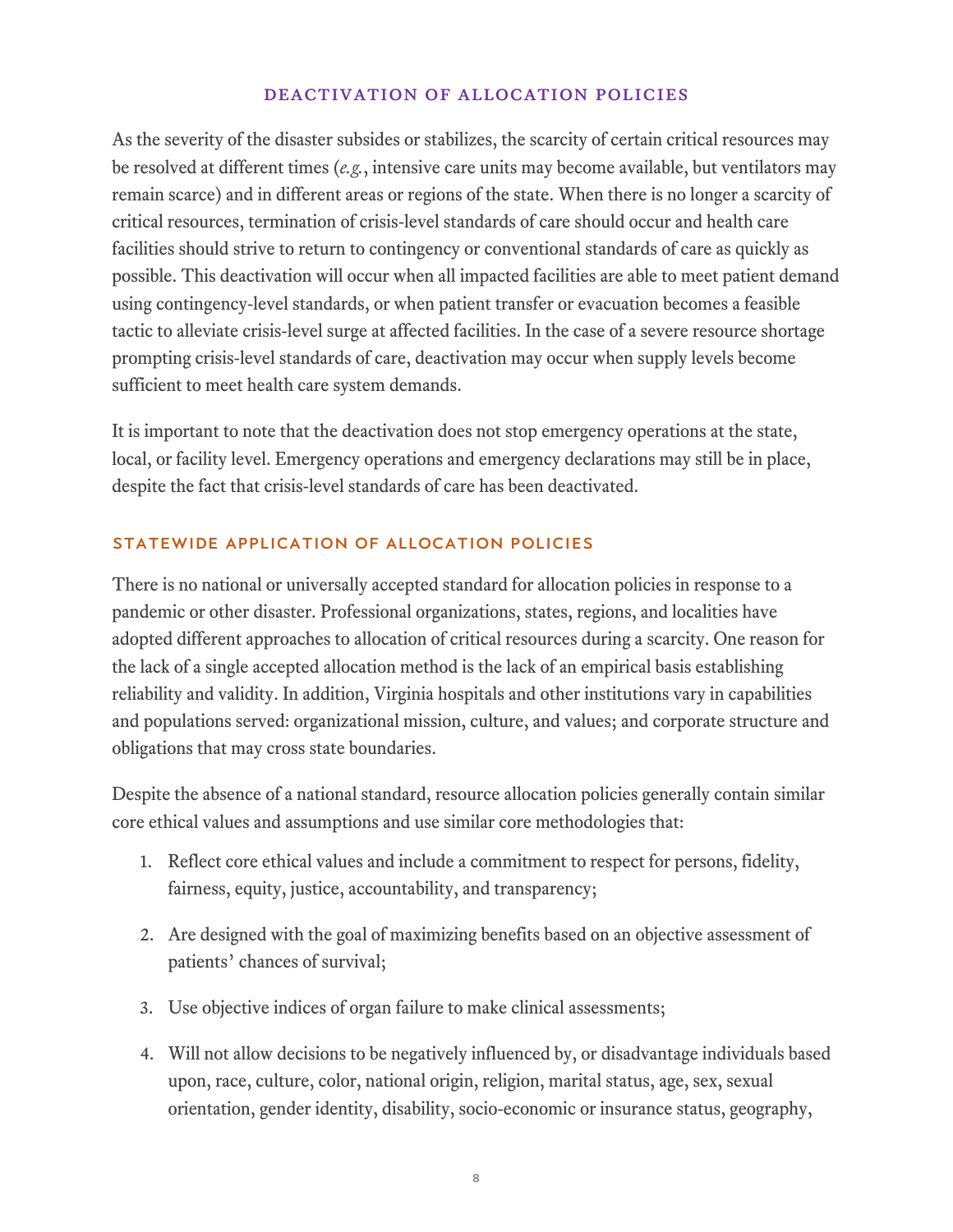perceived social worth, perceived quality of life, citizenship, immigration status, incarceration status, homelessness, or other discriminatory characteristic;

- 5. Are supported by teams of expert health care professionals who, to the extent possible, are not directly involved in the care of patients affected by triage decisions;
- 6. Include an appeal mechanism provided to address errors in application of the allocation criteria.

In an effort to establish a consistent and equitable process across the Commonwealth that reflects these core ethical values this guidance document sets forth a framework through which all facilities in the Commonwealth involved in allocation of critical resources should establish and implement an ethical and equitable policy for allocating such critical resources under crisis standards of care should capacity be strained as a result of the pandemic or other disaster.

# ETHICAL CONSIDERATIONS FOR CSC AND ALLOCATION POLICIES FOR PATIENT CARE RESOURCE IN SCARCITY

Ethical considerations for allocation policies for critical resources during a scarcity under crisis standards of care balance the goal of maximizing the benefits produced by critical resources in a population-oriented approach with the goals of individual patient-focused care under normal conditions, and additionally incorporate important societal values, such as equity and protecting vulnerable populations.

A commitment to health equity in the Commonwealth requires that we make every effort to eliminate disparities in the design or implementation of allocation policies, including disparities based on race, culture, color, national origin, religion, marital status, age, sex, sexual orientation, gender identity, disability, socio-economic or insurance status, geography, perceived social worth, perceived quality of life, citizenship, immigration status, incarceration status, homelessness, or other discriminatory characteristic.

The following ethical considerations are proposed as an Ethics Framework in *Crisis Standards of Care: A systems Framework for Catastrophic Disaster Response* (developed by the Institute of Medicine) and have been incorporated into similar documents in many other states. They are grounded in a solid ethical and legal foundation and rely on widely shared social values. Thus, they can be expected both to receive general support from the public and health care professionals and to sustain public trust.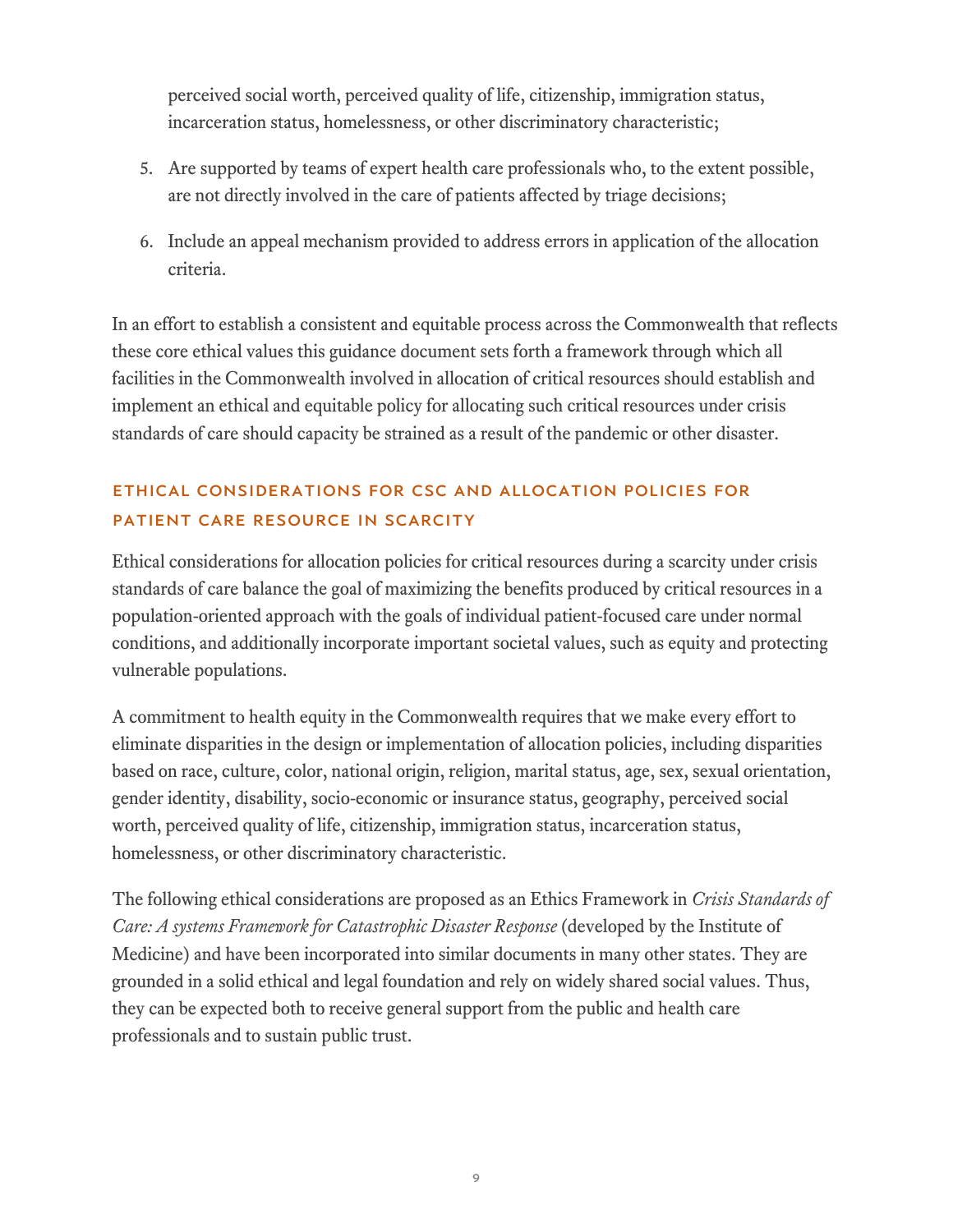The ethical considerations include:

- Fairness;
- The duty to care;
- The duty to steward resources;
- Transparency;
- Consistency;
- Proportionality; and
- Accountability

Facilities can operationalize each of these broad ethical considerations with more specific guidance for decision-making within their context and based upon the needs of the communities they serve.

## STATEMENT ON HEALTH DISPARITY AND HEALTH EQUITY

There is growing recognition and mounting clinical evidence that structural racism, economic injustice or poverty, or the resultant major health disparities in rates of chronic conditions such as asthma, hypertension, diabetes, and obesity disproportionately harm and effect Black, Latino, indigenous and other historically disadvantaged communities. These factors suggest that people from these communities may be less likely to be allocated critical resources during a scarcity when facilities depend upon more traditional triage protocols and scoring systems.

In addition, epidemiologic data on the recent experience with COVID-19 pandemic highlights the inequities in our health care system that result from the intersection of race, ethnicity, and other socio-economic factors that are often referred to collectively as "social determinants of health". Accordingly, it is essential that allocation policies acknowledge and support the intentional inclusion of the needs of all individuals and communities so that preparedness, mitigation, response, and recovery efforts are more effective in promoting health equity and do not perpetuate or exacerbate health disparities.

Virginia Department of Health, Office of Health Equity, has created a Health Equity Guidebook[1](#page-9-0) in response to COVID-19.

## *The Guidebook identifies several populations at elevated risk:*

• Communities of Color: Communities of color are identity-based communities that hold a primary identity that describes shared racial characteristics among community members. The term aims to define a characteristic of the community that its members share (such

<span id="page-9-0"></span> <sup>1</sup> Available online at [https://www.vdh.virginia.gov/health-equity/.](https://www.vdh.virginia.gov/health-equity/)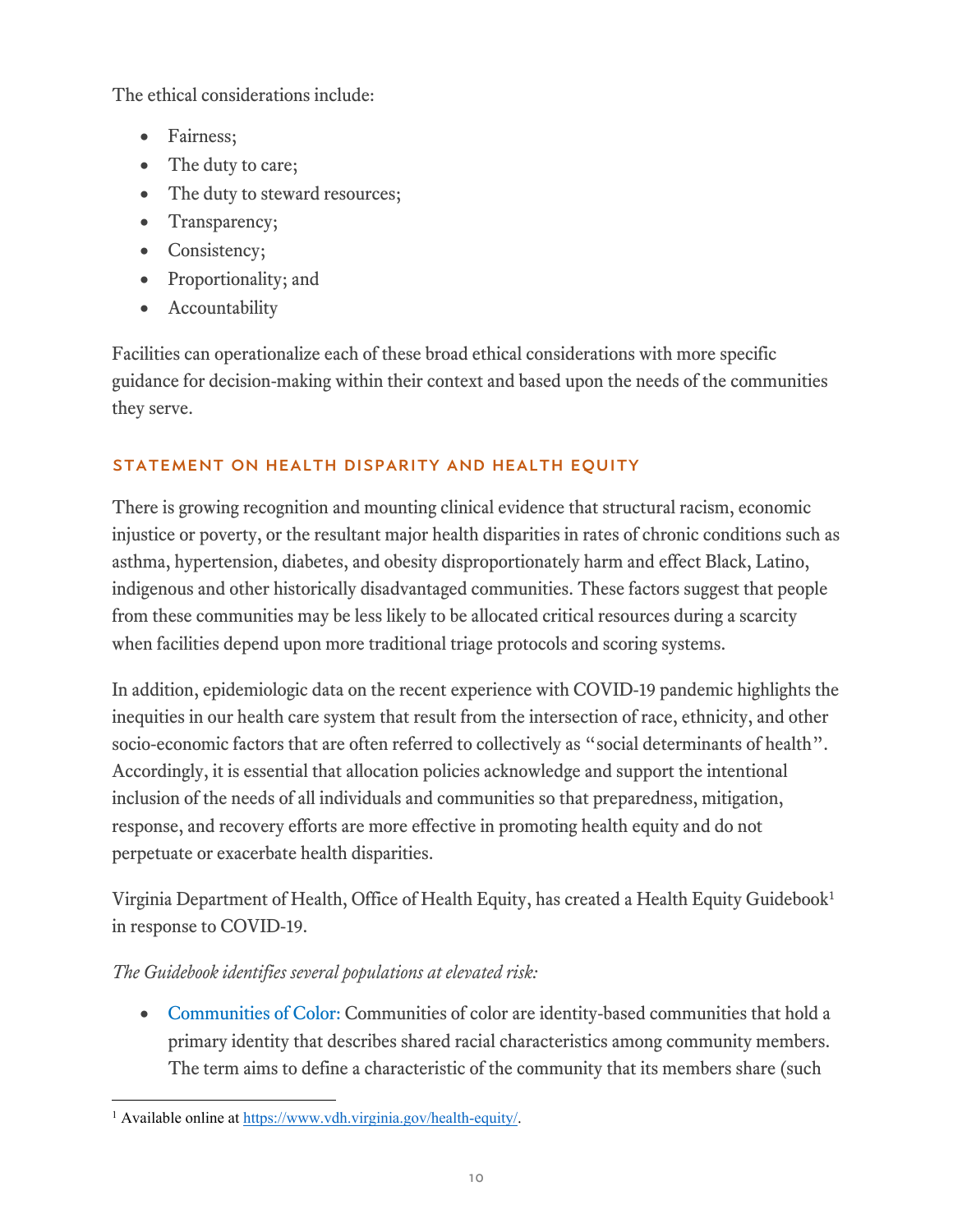as being African American) that supports self-definition by community members, and that typically denotes a shared history and current/historic experiences of racism.

- Older Adults: Adults who are 65 years and older.
- People with Limited English Proficiency (LEP): People who do not speak English as their primary language and who have a limited ability to read, speak, write, or understand English can have limited English proficiency.
- People Adversely Impacted by Social Determinants of Health: Those who may experience disproportionately high impacts of housing, food, transportation, and employment insecurity. These individuals may also have higher rates of un-insurance and underinsurance and lack access to nutritious food and recreation areas.
- Medically Underserved Individuals: Areas/Populations designated by the Health Resources and Services Administration as having too few primary care providers, high infant mortality, high poverty, or a high elderly population.
- Individuals with Physical or Mental Disabilities: Disability is defined by the ADA as a physical or mental impairment that substantially limits one or more major life activities, a person who has a history or record of such an impairment, or a person who is perceived by others as having such an impairment.
- LGBTQ+ Communities: Those who identify as Lesbian, Gay, Bisexual, Pansexual, Transgender, Genderqueer, or Queer.

## *The Guidebook also identifies several barriers often faced by these elevated-risk populations:*

- Health Literacy Barriers: Health literacy is a cognitive and social skill that determines the motivation and ability of individuals to gain access to, understand, and use health-related information.
- Access and Functional Barriers: Several types of obstacles can increase the burden of receiving proper care for some individuals. For more information regarding identifying atrisk individuals with access and functional needs visit the U.S. Department of Health & Human Services at:

[https://www.phe.gov/Preparedness/planning/abc/Pages/atrisk.aspx.](https://www.phe.gov/Preparedness/planning/abc/Pages/atrisk.aspx)

• Communication Barriers: Differences in the language spoken and understood are often another barrier experienced by underserved communities. They can also limit access to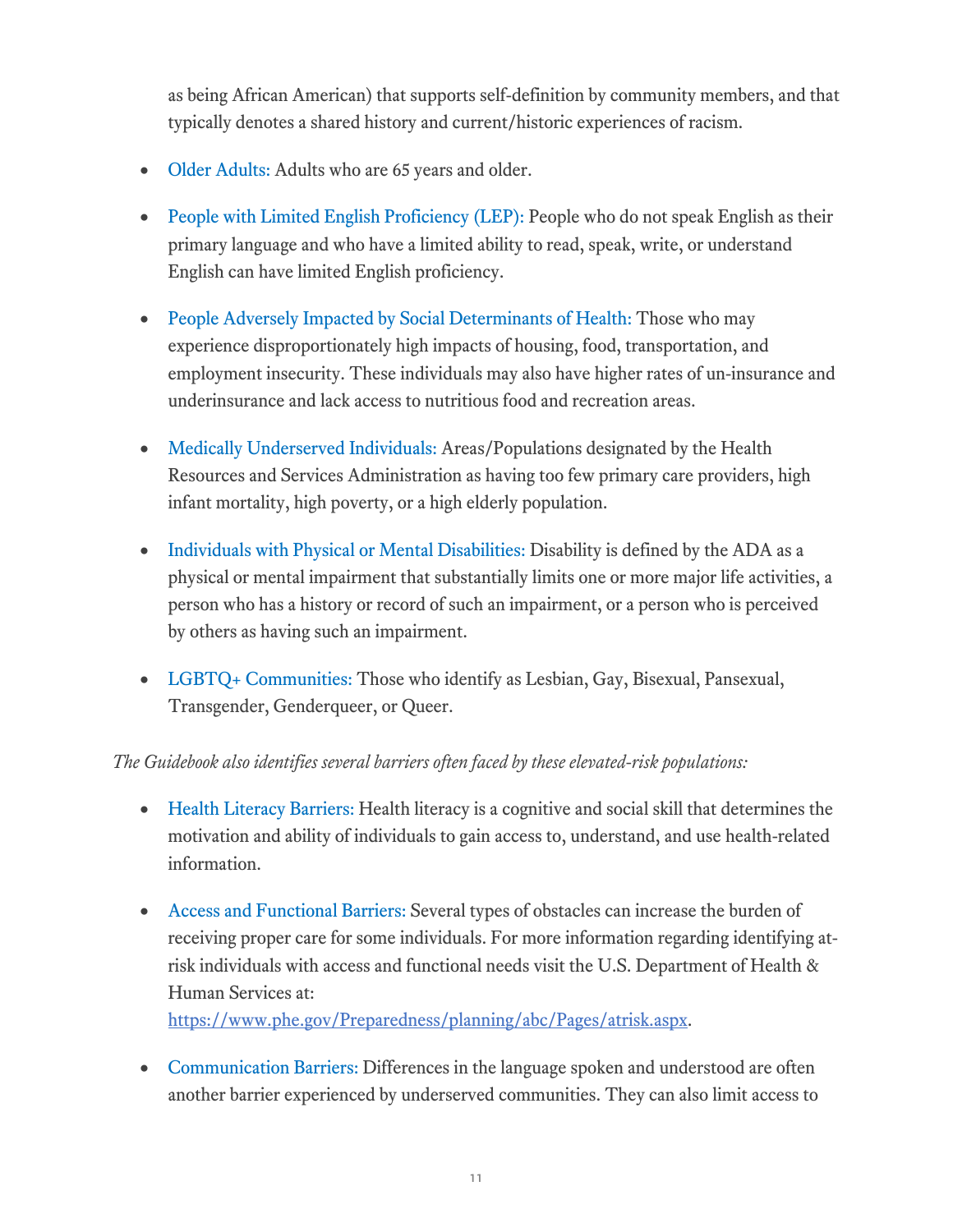information and services for people who are hard of hearing, deafblind, blind, or have low vision, people with LEP, as well as those with limited access to communications channels, such as the Internet. Communication must be effective, and also accessible, in accordance with the ADA, Sections 504 and 508 of the Rehabilitation Act, and other applicable federal and state laws. For more information regarding communications accessibility and accommodations, visit the U.S. Department of Justice at: [https://www.justice.gov/crt/page/file/1104281/download.](https://www.justice.gov/crt/page/file/1104281/download) Communication must also be culturally and linguistically appropriate. For more information on Culturally and Linguistically Appropriate Service (CLAS) initiatives, visit the Virginia Department of Health at: [https://www.vdh.virginia.gov/health-equity/division-of-multicultural-health](https://www.vdh.virginia.gov/health-equity/division-of-multicultural-health-and-community-engagement/culturally-and-linguistically-appropriate-service-clas-initiatives/)[and-community-engagement/culturally-and-linguistically-appropriate-service-clas](https://www.vdh.virginia.gov/health-equity/division-of-multicultural-health-and-community-engagement/culturally-and-linguistically-appropriate-service-clas-initiatives/)[initiatives/](https://www.vdh.virginia.gov/health-equity/division-of-multicultural-health-and-community-engagement/culturally-and-linguistically-appropriate-service-clas-initiatives/) or National CLAS Standards at https://thinkculturalhealth.hhs.gov/clas.

- Socioeconomic Barriers: Socioeconomic barriers can pose serious challenges to providing equitable access to care.
- Cultural Barriers: Community members may have varying levels of comfort with our health care system due to cultural sensitivities. For example, some may feel uncomfortable discussing health status with a health professional or sharing personal information, or may prefer to receive services from a person of the same or different gender.
- Social Barriers: Beliefs about our health care delivery system and its implications are wide-ranging and heavily impacted by media portrayals, news sources, and an individual's social network and community.

Identification of these and other barriers highlights the importance of designing procedures, operations, and communications to actively and systematically address the needs of populations at elevated risk and intentionally seek to avoid inequitable access and outcomes. Accordingly, in developing and implementing allocation policies and triage protocols, consideration must be given to possible approaches for mitigating these disparities in outcomes within and across communities and measures that can be taken to proactively address known barriers faced by these populations. Allocation policies that use traditional triage protocols and scoring mechanisms should state features of their policies that address social, structural, and historical determinants of health.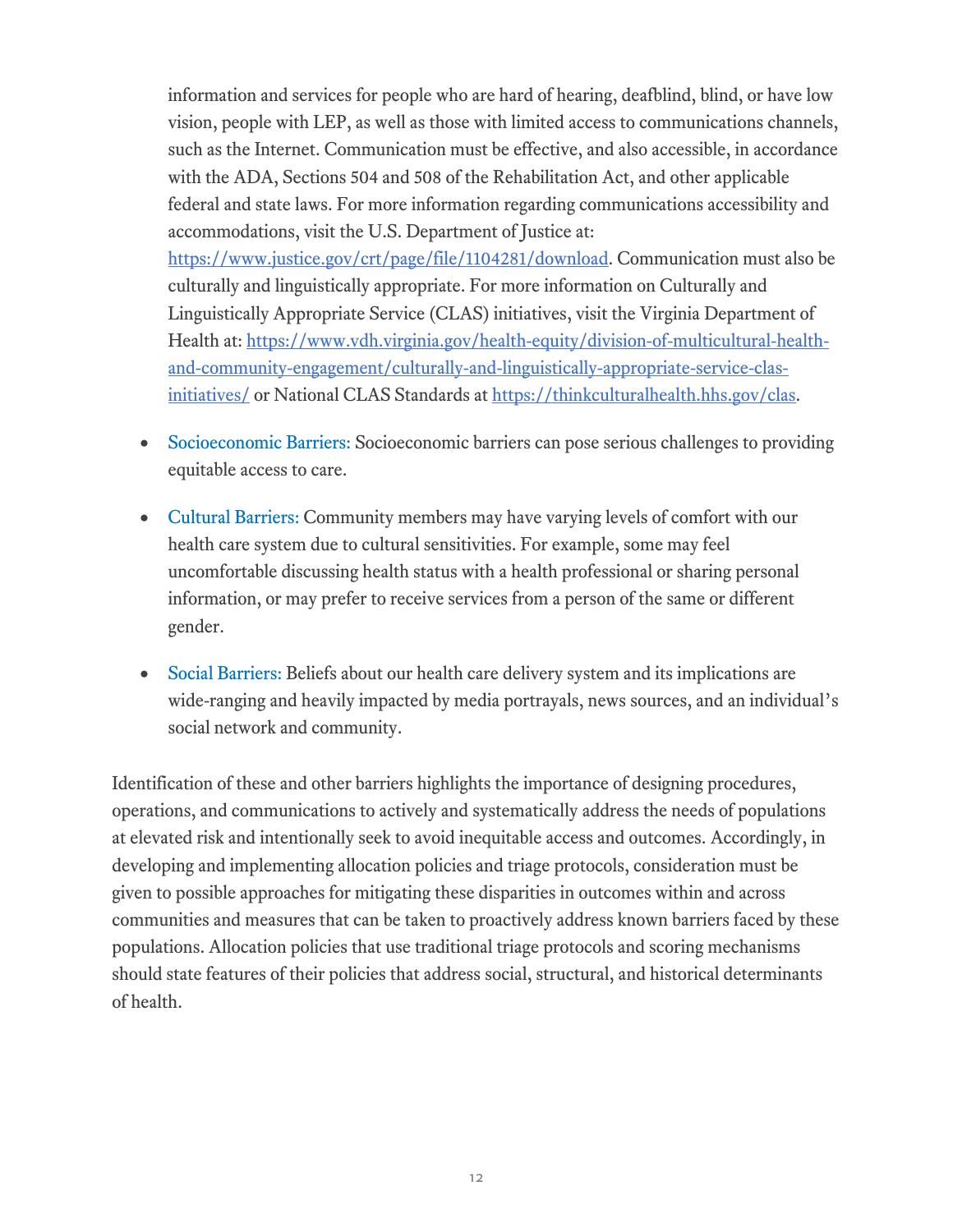#### STATEMENT ON NON-DISCRIMINATION

Any policy for allocating critical resources and any criteria used in making decisions about treatment during a health care emergency must reflect the values, wishes, and interests of all patients, especially the most vulnerable. No person may unlawfully discriminate against people with disabilities when making decisions about their treatment during a health care emergency. Discrimination on the basis of race, color, national origin, disability, age, sex, and exercise of conscience and religion is strictly prohibited by the ADA, Section 504 of the Rehabilitation Act, the Age Discrimination Act, and Section 1557 of the Affordable Care Act, which prohibit discrimination in HHS funded health programs or activities, and corresponding state laws, including the Virginians with Disabilities Act.

Accordingly, any policy for allocating critical resources and any criteria used in making decisions about treatment must not deny medical care, for example, on the basis of stereotypes, assessments of quality of life, or judgments about a person's relative "worth" based on the presence or absence of disabilities or age. Any such policies should ensure that implementation and decision-making is based on an individualized assessment of the patient, based on the best available objective medical evidence and as the circumstances of the emergency response allow.

The U.S. Department of Health and Human Services has recently issued a bulletin entitled "Civil Rights, HIPAA, and the Coronavirus Disease 2019 (COVID-19)" that provides broad guidance on the obligations of states and health care providers to comply with federal disability rights laws in developing allocation policies and triage protocols during a scarcity of critical resources.[2](#page-12-0) The bulletin conveys that the lives of people with disabilities are equally worthy and valuable as those of people without disabilities and instructs that people with disabilities have an equal opportunity to receive critical resources during a scarcity.

This serves as a stark reminder that a disaster or pandemic does not excuse states and health care providers from compliance with the ADA and other laws prohibiting discrimination on the basis of disability or other discriminatory characteristic. Given the reality that people with disabilities have historically experienced discrimination in receiving medical care, treating providers must not assume themselves to be free from conscious or unconscious bias in decision-making. To avoid discrimination, allocation policies and triage protocols must involve a thorough individualized review based upon objective evidence. Allocation policies should include requirements for training treating providers and triage teams on non-discrimination. Allocation policies should also be made publicly available and widely distributed to stakeholders in the community, including state and local disability organizations.

<span id="page-12-0"></span> <sup>2</sup> Available online at<https://www.hhs.gov/sites/default/files/ocr-bulletin-3-28-20.pdf>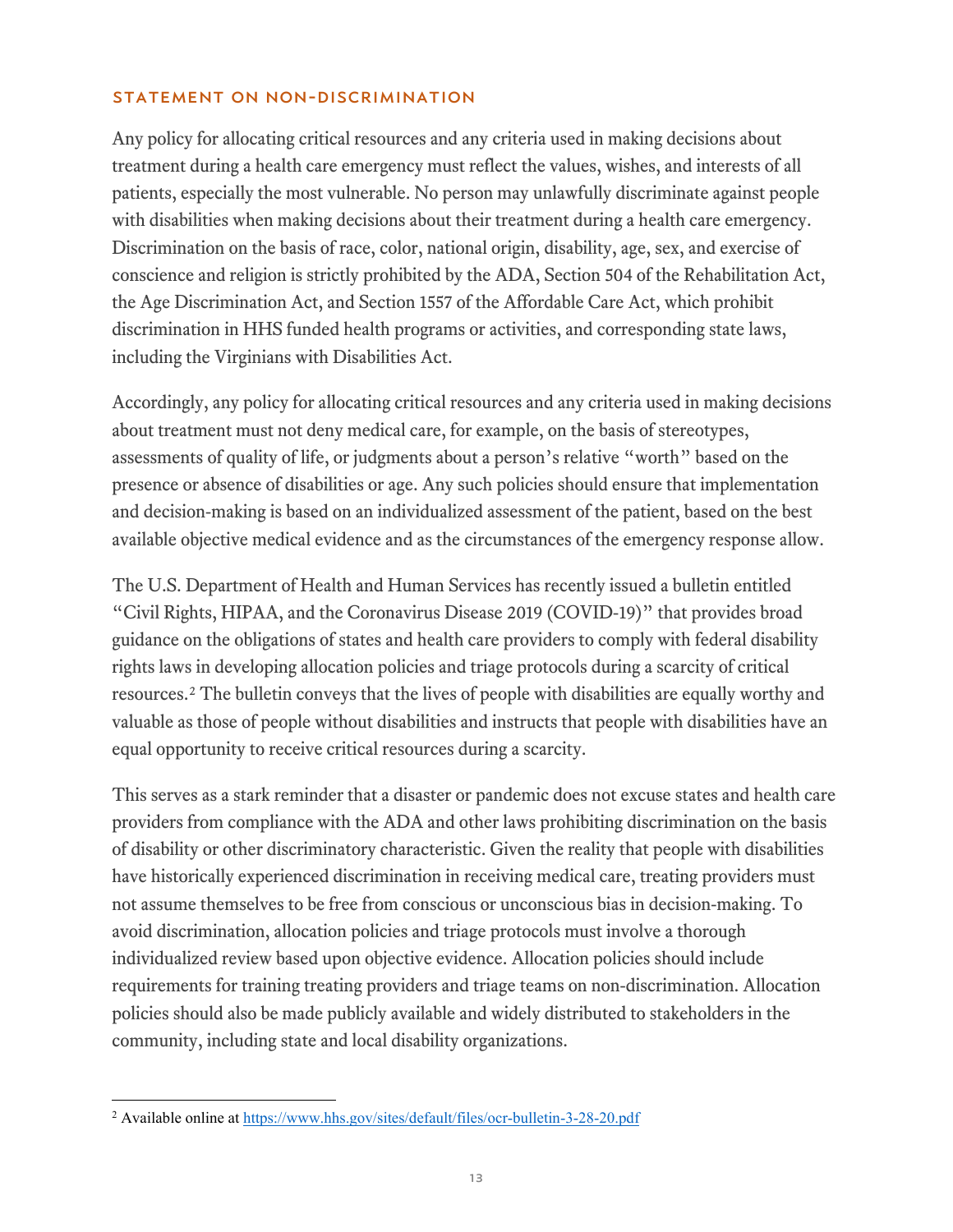States and health care providers are also reminded that they must not overlook their obligations under applicable laws to help ensure all segments of the community are served by providing effective communication, especially to those who are hard of hearing, deafblind, blind, have low vision, or have speech disabilities, and by providing meaningful access to individuals with LEP through the use of qualified interpreters and through other means and making messaging available in plain language. Reasonable modifications must be made when needed by a person with a disability to have equal opportunity to benefit from treatment. Providing effective and accessible communication to individuals with disabilities extends to family members as well. There are various resources to help facilitate effective communication with patients and their family members with disabilities:

- [U.S. Department of Justice: Communicating with People Who Are Deaf or Hard of](https://www.ada.gov/hospcombr.htm)  [Hearing in Hospital Settings](https://www.ada.gov/hospcombr.htm)
- [U.S. Department of Justice: Access to Medical Care for People with Mobility Disabilities](https://www.ada.gov/medcare_mobility_ta/medcare_ta.htm)
- [U.S. Department of Justice: Effective Communication Requirements](https://www.ada.gov/effective-comm.htm)

The U.S. Department of Health and Human Services, Office of Civil Rights (OCR), has settled a number of recent complaints relating to various crisis standard of care guidelines issued by states. To help ensure that this guidance and any resulting allocation policies adopted by facilities do not discriminate on the basis of age or disability, allocation policies maintained by facilities should be specifically reviewed with an aim towards compliance with OCR orders.

## *This would include, among other things:*

- Removing any language permitting the use of a patient's long-term life expectance as a factor in the allocation of critical resources, and removing such factors from crisis standard of care plans;
- Removing categorical exclusion criteria on the basis of age, disability, and functional impairment, and instead requiring an individualized assessment based on the best available objective medical evidence;
- Removing resource-intensity and duration of need as criteria for the allocation or reallocation of critical resources and removing such factors from crisis standard of care plans to protect patients who require additional treatment resources due to their age or disability from being given a lower priority score;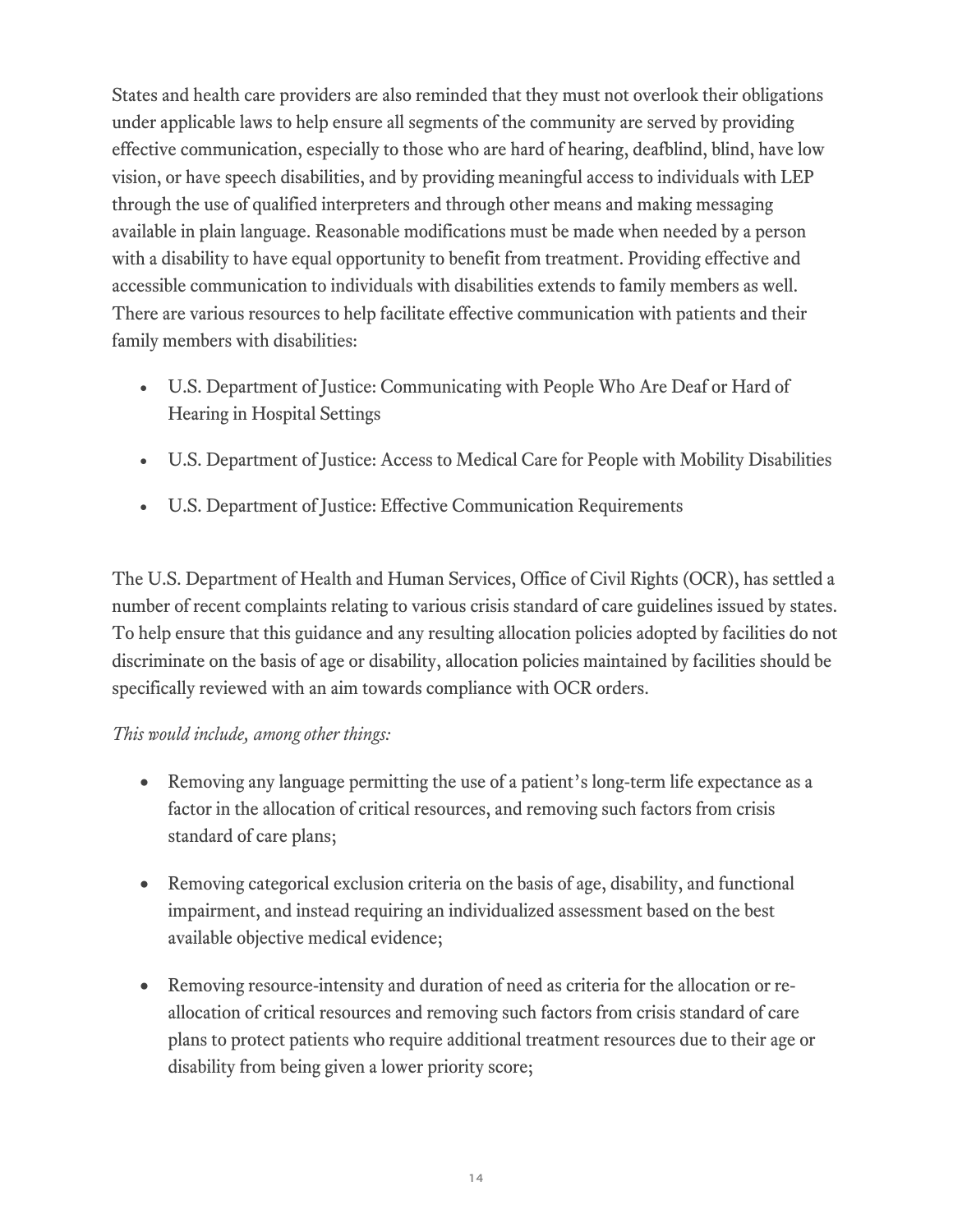- Including language stating that reasonable modifications to the use of triage protocols should be made when necessary for patients having underlying disabilities to ensure that people with disabilities are accurately evaluated based on their actual mortality risk, not disability-related characteristics unrelated to likelihood of survival;
- Including protections against "steering" patients into agreeing to the withdrawal or withholding of life-sustaining treatment, clarifying that patients may not be subject to pressure to make particular advance care planning decisions, providing information on the full scope of available alternatives, and prohibiting blanket "do not resuscitate" policies for reasons of resource constraint, or requiring patients to consent to advance care planning decisions in order to continue to receive services from a facility;
- Including language stating that facilities should not re-allocate personal ventilators or other critical resources brought by a patient to a facility to continue pre-existing personal use with respect to a disability. Under this language, long-term ventilator use will be protected from having a ventilator removed and given to another person.

## PROCESS FOR DEVELOPING POLICIES FOR PATIENT CARE RESOURCE ALLOCATION IN SCARCITY

Any allocation policy must be implemented in an objective and fair manner. It must be administered consistently and in a way that engenders trust among patients, families, and the general public. Those responsible for implementing the allocation policy must have a high level of awareness regarding the negative impacts of bias and conflicts of interest. The following is a suggested approach for developing a process to allocate critical resources during a scarcity. The key to developing these policies is to make them efficient and easy to operate. When operating under crisis-level standards of care, decisions need to be made efficiently, accurately, and consistently to ensure timely and appropriate use of resources.

# Step one – Establish a Specific Committee for Resource Allocation Decisions

Every facility engaged in allocation of critical resources should establish a committee (sometimes referred to as the Critical Resource Allocation Group (CRAG) or Resource Planning and Allocation Team (RPAT)) comprised of at least three members to develop and oversee a policy for the allocation of critical resources during a scarcity. For facilities affiliated with a health system, these committees may be organized at a system-wide level. Representatives on the committee may include a health professional(s), a board member, a spiritual care team member,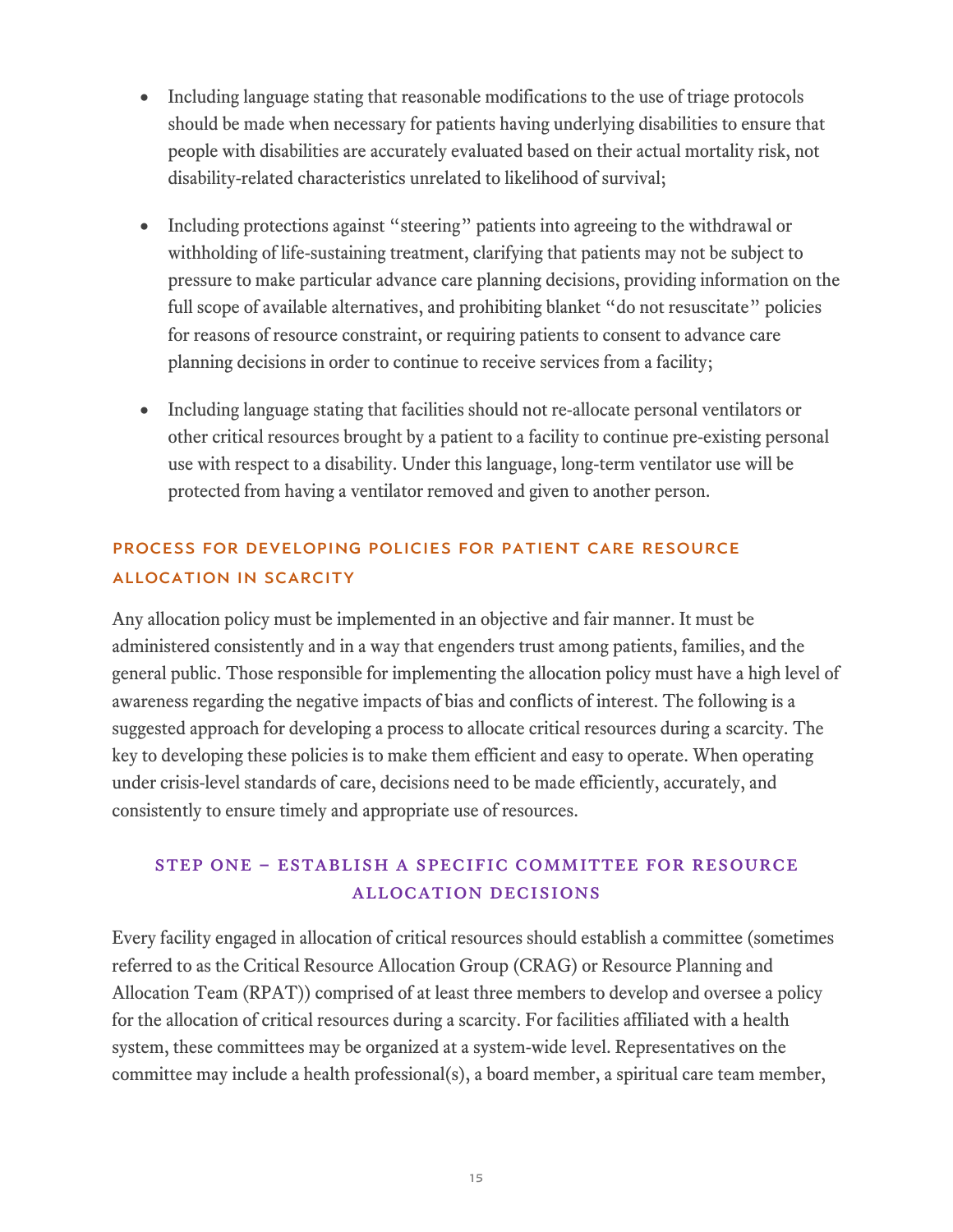or an independent community member (*e.g.*, retired physician or other licensed independent practitioner (LIP)).

## *Responsibilities of the committee may include, but not necessarily be limited to:*

- Providing support, as needed, to triage teams;
- Consulting, as needed, with clinical and ethics leadership concerning allocation of patient care resources during a scarcity;
- Identifying resources that may require allocation;
- Acquiring the information necessary to facilitate and oversee informed and ethical triage protocols;
- Supporting and establishing communications with triage team;
- Advising and assisting with resolution of uncertainties and disputes over a hospital's capacity;
- Maintaining a record of, and undertaking retrospective review of all triage decisions and serving as a routine quality review process of decision-making;
- Assisting with development and execution of plans to support staff with emotional and moral distress;
- Supporting and working with pastoral care providers and clinicians to assist and support patients, families, and caregivers who are affected by decisions regarding allocation of critical resources during a scarcity;
- Coordinating deployment of palliative care, spiritual care, counseling, and care coordination providers to hospitals;
- Facilitating effective communications between and among the facility, the CRAG/RPAT, triage teams, and Regional Health Care Coalitions established under VHEMP;
- Coordinating with hospital or institutional leadership to maximize access to resources; and
- Regularly assessing compliance with resource allocation policies and re-evaluating the effectiveness and appropriateness of critical resource allocation policies.

These committees are focused on availability and allocation of resources within a facility or within a system of facilities. As discussed above, allocation of critical resources among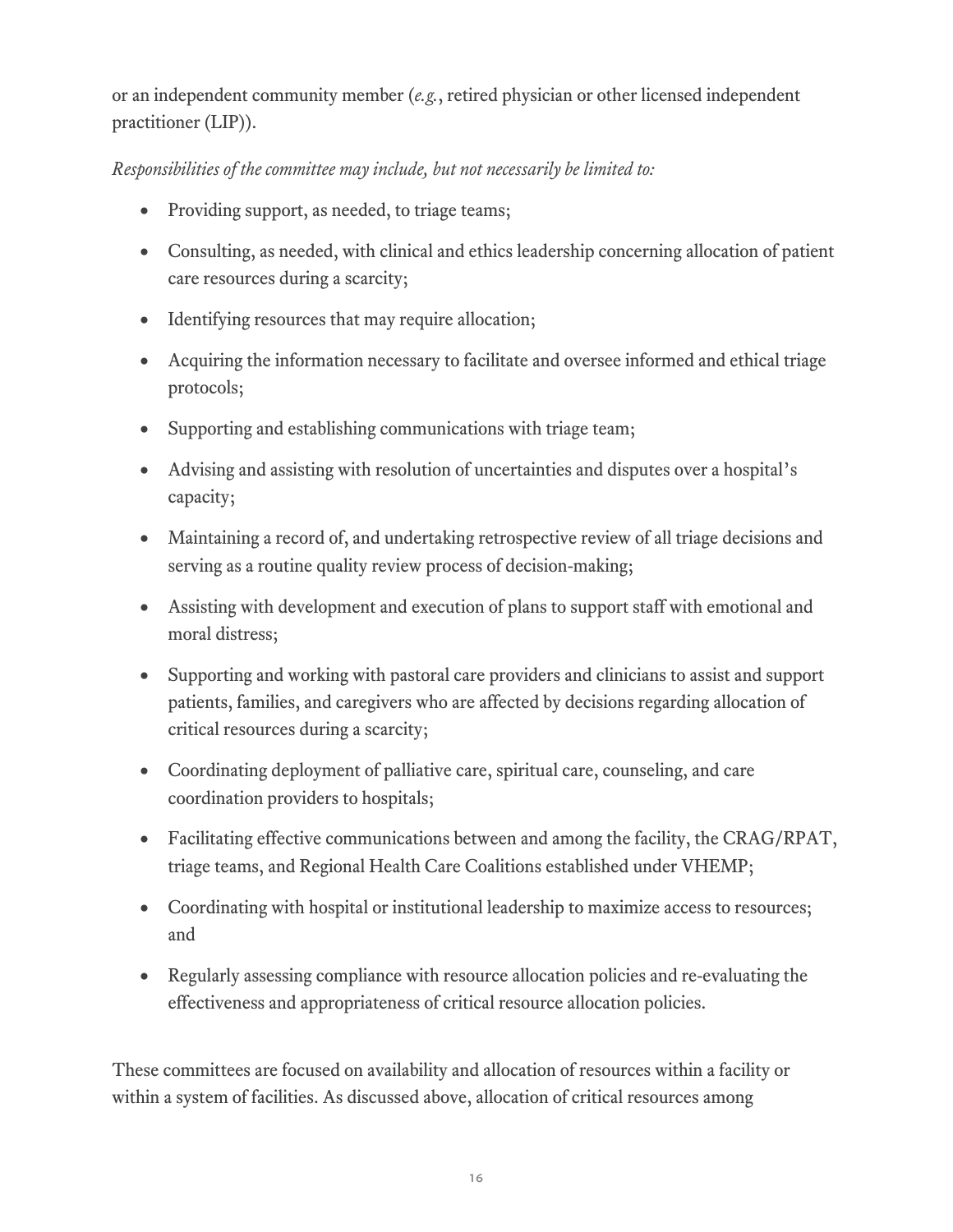unaffiliated hospitals or other institutions during a scarcity should be done in coordination with the Regional Health Care Coalitions established by VHEMP. Such regional coordination needs to occur on this regional level to avoid to the greatest extent possible a scarcity of critical resources in any given facility.

#### Step two – Develop a System-Wide Allocation Policy

Each hospital or other institution should develop a policy for the allocation of critical resources during a scarcity that relies on the ethical considerations discussed above and includes an objective, evidence-based clinical decision-making process and algorithm that is used consistently across all patients Front desk security . The processes and algorithms are discussed further below in the section titled CLINICAL DECISION-MAKING TOOLS AND TRIAGE PROTOCOLS. To avoid discriminatory impacts, it is fundamental that system-wide resource allocation policies:

- Omit criteria that automatically or by implication or application deprioritize persons on the basis of particular disabilities or categorically exclude people with disabilities from receiving care on the basis of their diagnosis or disability.
- Require *individualized assessments* based on the best available, relevant, and objective medical evidence to support triaging decisions.
- Ensure that no one is denied care based on stereotypes, assessments of quality of life, or judgments about a person's "worth" based on the presence or absence of disabilities.
- Are clear that resource-intensity and duration of need on the basis of age or disability should not be used as criteria for the allocation or re-allocation of critical resources. This protects patients who require additional treatment resources due to their age or disability from automatically being given a lower priority to receive life-saving care.
- Include language stating that reasonable modifications to the use of the state's primary instrument for assessing likelihood of short-term survival should be made when necessary for accurate use with patients with underlying disabilities. Such reasonable modifications ensure that people with disabilities are evaluated based on their actual mortality risk, not disability-related characteristics unrelated to their likelihood of survival.
- Expressly prohibit facilities from re-allocating personal ventilators or other critical resources brought by a patient.
- Refrain from including any language permitting the use of a patient's long-term life expectancy as a factor in the allocation and re-allocation of critical resources, instead indicating that providers should consider short-term life expectancy.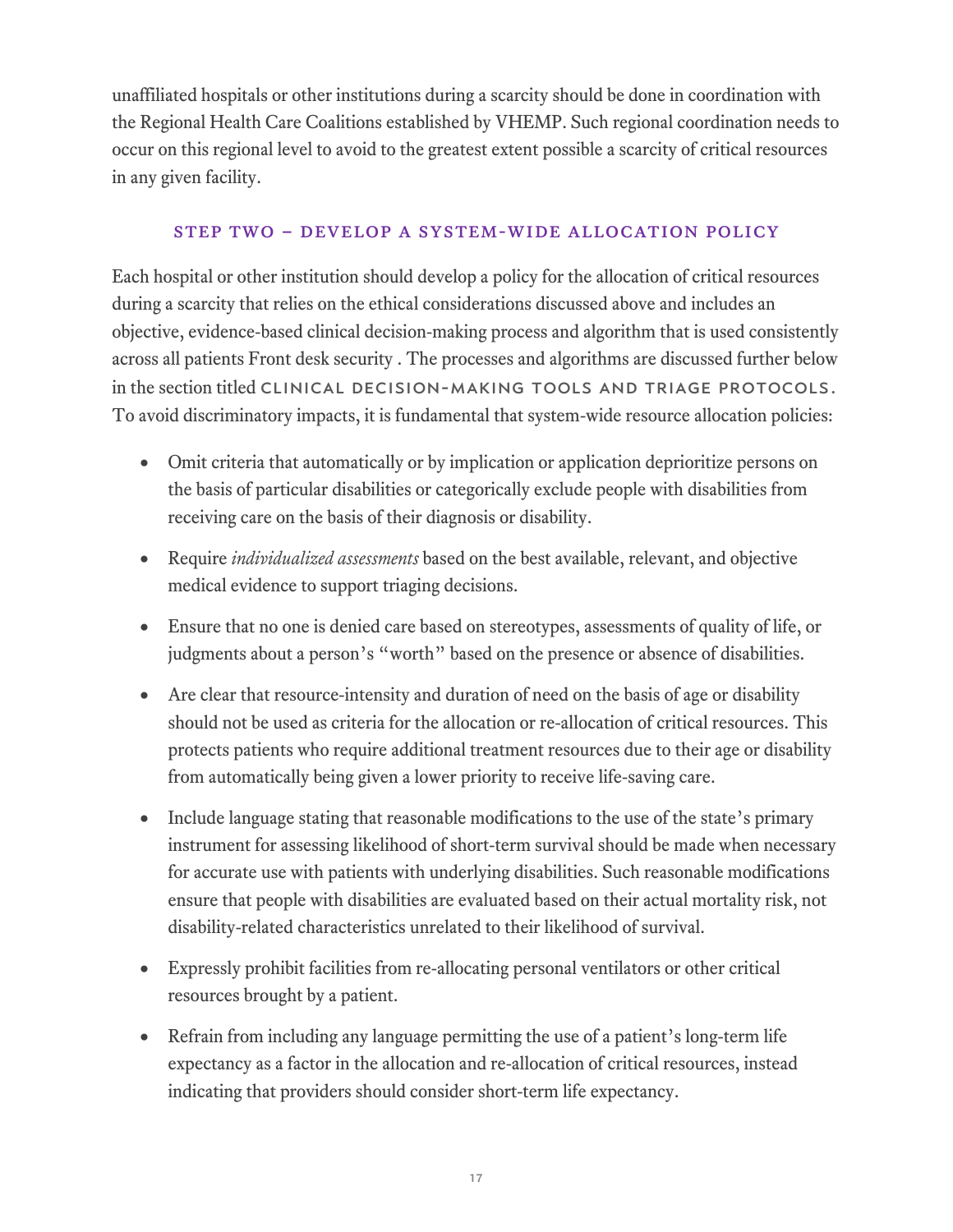#### Step three – Establish Facility-Specific Triage Teams

Each facility should designate a triage team to implement the allocation policy at the facility level and make decisions related to allocation of critical resources during a scarcity. The purpose of the triage team is, to the greatest extent practical, to relieve the treating providers, who have a duty to advocate for patients, from moral distress and to promote greater objectivity. The triage team acts as an impartial team. It should have a limited number of members comprised of professionals with the relevant skill sets, including: medical, nursing, or other specialized clinical experience related to the critical resource in question and if possible, experience in tertiary triage. However, consideration should be given to the need for rotation of participation on triage teams where procedures are in place for a prolonged period of time as necessary to prevent fatigue or "burnout" of triage teams.

#### *Responsibilities of the triage teams may include, but not necessarily be limited to:*

- Working in close cooperation with and taking direction from the CRAG/RPAT for resource allocation decisions (see Step 1) concerning allocation of resources and triage decisions;
- Arranging a schedule among triage teams to meet daily to assess all patients who have clinical indications for need of critical resources and evaluating such patients in terms of ethical and evidence-based clinical criteria to determine the appropriateness of initiation and/or continued use of critical resources;
- Making triage decisions based on the allocation policy;
- Providing patient scores and priority categories to treating clinicians who will implement triage decisions;
- Reassessing, as frequently as circumstances indicate is appropriate, patient priority scores for all patients receiving or being considered for allocation of critical resources;
- Applying ethical and evidence-based criteria to determine allocation of resources in instances where similar patients have the same scores;
- Maintaining records of triage decisions and the data supporting them; and
- Reporting triage decisions to the CRAG/RPAT for oversight and reporting to incident command.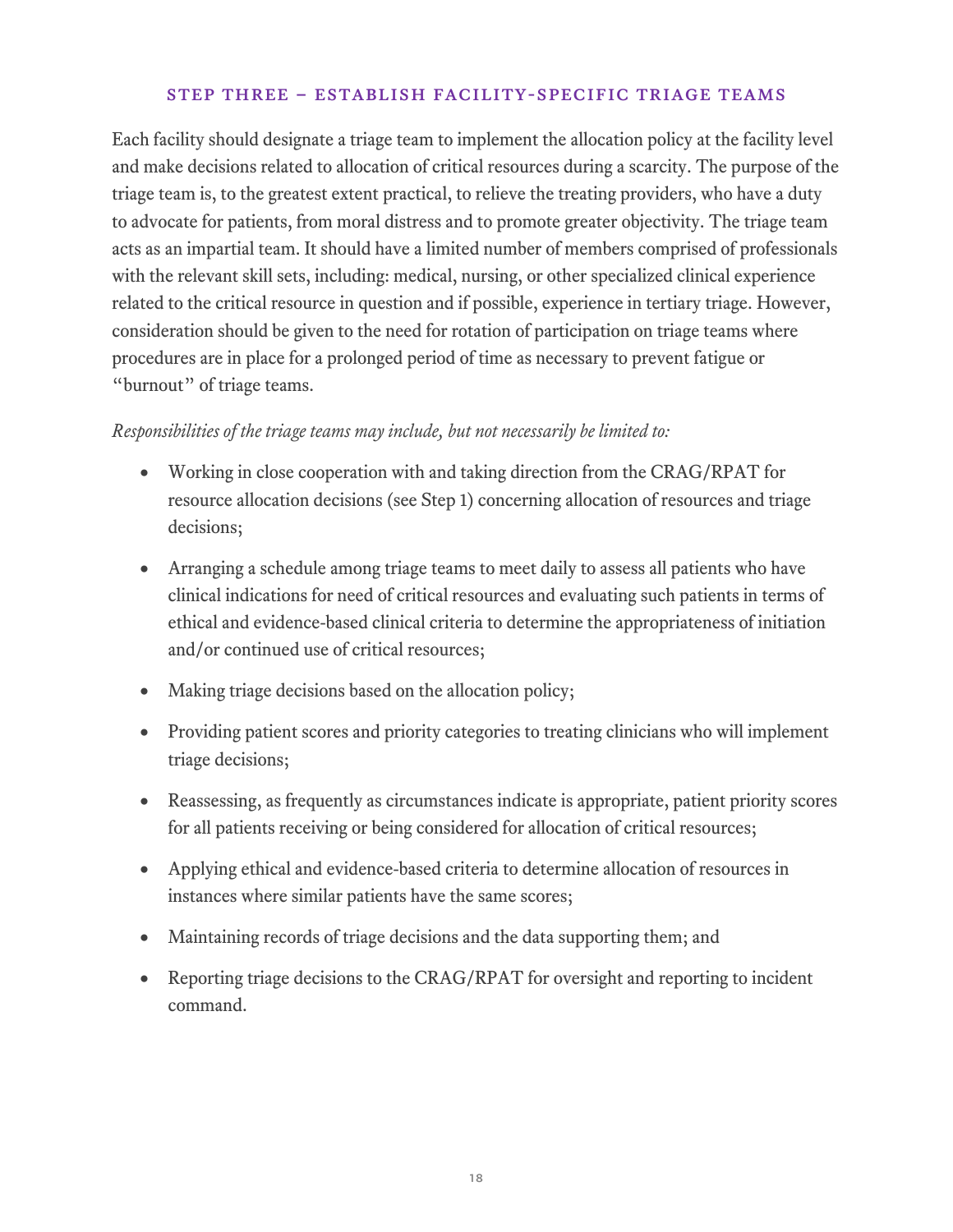#### Step four – Communicate Allocation Policy

Once the allocation policy is developed and being implemented, clinicians will communicate in transparent language with patients, families and legal surrogate decision-makers about the public health emergency and the need to allocate resources differently under crisis standards of care. Any public or direct communications should be consistent and timely; be effective and accessible to ensure that information reaches individuals who are hard of hearing, deafblind, blind, or have low vision with accommodations as appropriate to overcome communication barriers among the health care team, patients, families, and legal surrogate decision-makers; and be culturally and linguistically appropriate to ensure that information reaches individuals who have LEP or limited health literacy.

When operating under crisis standards of care, clear and frequent internal and external communication is essential to convey information and maintain situational awareness with hospitals, emergency medical services, alternate care facilities, health care personnel and the public about crisis standards of care concepts such as triage of critical resources.

#### Step five – Re-Evaluate Allocation Policies

As the pandemic unfolds, it will be critical to periodically re-evaluate allocation policies to ensure they address and are applicable to the current situation on the ground. A pandemic or other disaster will impact each community and each facility's resource capacity differently and will change over time. The allocation policy and its application to patient care should match the current real-time situation in the community.

Accordingly, the allocation policy should include a mechanism for retrospective review of triage decisions and triage protocols and establishment of compliance "checkpoints" to ensure that the allocation policy and triage protocols are being complied with (*e.g.*, that scores are being updated and rankings are being re-assessed at established intervals) and that the purpose of the allocation policy is being achieved, specifically as it relates to ensuring that processes are objective and are effective in avoiding or eliminating any practices that produce inequitable results or produce a discriminatory effect. Such review should be conducted at pre-determined intervals (*e.g.*, weekly, subject to time and resource constraints, and annually).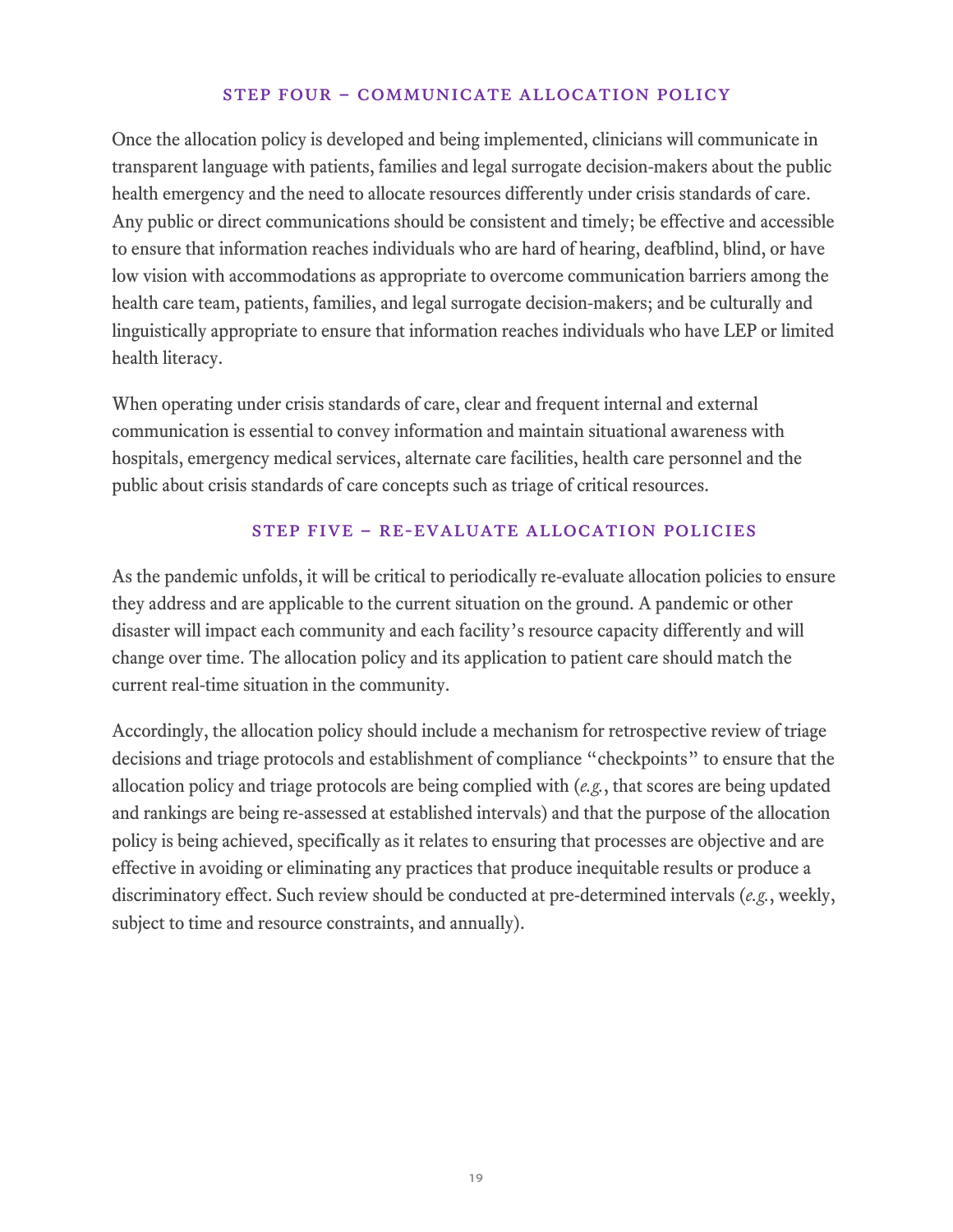#### CLINICAL DECISION-MAKING TOOLS AND TRIAGE PROTOCOLS

As discussed above, decisions about allocation of critical resources during a scarcity should be based on an objective, evidence-based clinical decision-making process and algorithm that is used consistently across all patients. This section includes recommendations for such a process and the use of clinical decision-making tools and protocols or algorithms that should be used to make initial triage decisions for patients who present with illnesses that typically require critical resources. Any evidence-based clinical decision-making tools and protocols or algorithms adopted for use by any facility should be consistent with these recommendations.

### **Flexibility and Limitations**

This guidance document provides a framework and guidelines for decision-making regarding allocation of critical resources during the pandemic or other disaster in the event that demand outstrips capacity. Institutions with limited access to individuals having expertise in critical care management, ethics, or other resources may not be able to follow the precise processes outlined in this guidance document. However, they should follow them to the extent possible given local constraints, modifying them as necessary to adhere to the guidance document's ethical foundations and equitable principles. Triage protocols should be updated as understanding of the spread, pathophysiology, treatment and outcomes of a pandemic evolves.

#### **Use and Implementation**

Critical resource allocation clinical decision-making tools and protocols or algorithms are to be instituted when there is a scarcity of a critical resource and it becomes necessary to make clinical decisions to ensure that the facility is able to deliver the most good for the most persons with the limited resources available. Critical resource allocation clinical decision-making tools and protocols or algorithms should be designed to include:

- Clinical criteria for the application of the critical resource to new patients to ensure that the resource is applied to patients most likely to benefit. Depending on the time-sensitive nature of the decision to apply a resource, clinical criteria may need to be applied by the triage team.
- Assessment of all patients currently using the critical resource and ranking or prioritizing of patients to determine those least likely to benefit from continued use of that resource.

As stated above, it is fundamental that critical resource allocation clinical decision-making tools and protocols or algorithms or their implementation: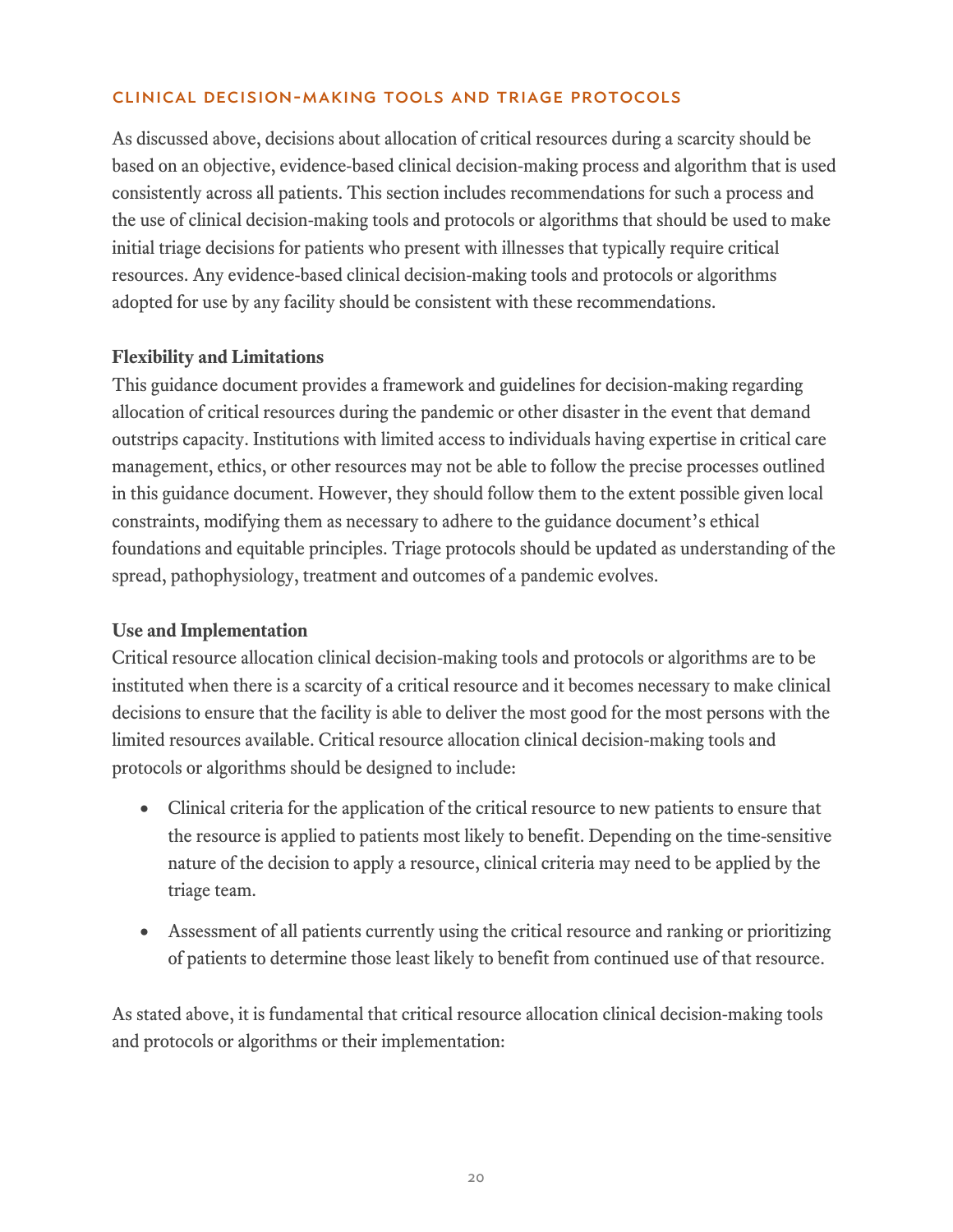- Omit criteria or do not have the effect of automatically deprioritizing persons on the basis of particular disabilities, and require individualized assessments based on the best available, relevant, and objective medical evidence to support triaging decisions; and
- Ensure that no one is denied care based on stereotypes, assessments of quality of life, or judgments about a person's "worth" based on the presence or absence of disabilities.

## **Triage Process Using a Multiple-Principle Allocation Framework**

Critical resource allocation clinical decision-making tools and protocols or algorithms incorporate the use of scoring systems that apply to the individualized assessment of *all* patients presenting with critical illness, not simply those with the disease or disorders that arise from a pandemic or other disaster. The results of these scoring systems are then used to prioritize or triage patients.

### *These triage protocols involve several steps, detailed below:*

- 1. Calculating each patient's priority score based on the multi-principle allocation framework;
- 2. Assigning each patient to a priority group; and
- 3. Determining on a frequent basis how many priority groups will receive access to critical care interventions.

# Step one - Calculation of Patient-Specific Score Using a Multi-Principle Allocation Framework

Under this triage protocol framework, patients are individually assessed to determine a score indicating probability of survival from the critical resource in question. Patients who are more likely to survive with access to critical resources are prioritized over patients who are less likely to survive with such resources.

As summarized in **Table 1**, the Sequential Organ Failure Assessment (SOFA) score<sup>[3](#page-20-0)</sup> (or an alternate, validated, objective measure of probability of survival to discharge from the facility) is uniformly used to determine patients' prognoses for surviving hospitalization. The presence of medical conditions in such an advanced state that they limit near-term duration of benefit (defined below) is used to characterize patients' prognosis for near-term survival.

<span id="page-20-0"></span><sup>&</sup>lt;sup>3</sup> The SOFA score combines a clinical assessment of the cardiovascular and central nervous systems, with laboratory measurements for evaluation of the remaining organ systems: respiratory, hematologic, liver, and renal. The requirement for arterial and venous blood specimens from each patient in order to calculate a SOFA score may prove impractical with a large number of patients and constrained resources.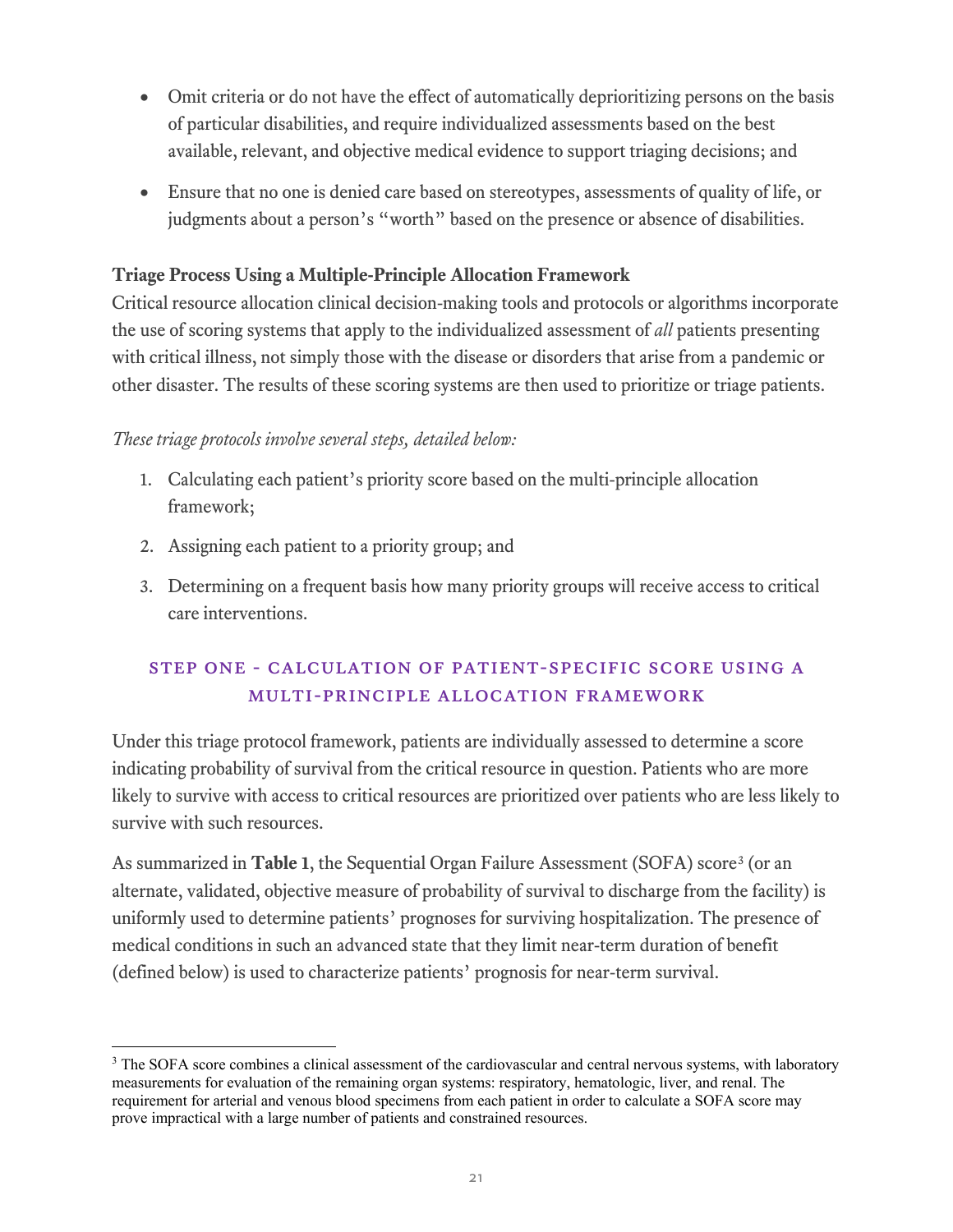These judgments should be made in the context of individualized assessments by clinicians, based on the best available objective medical evidence.

| Principle         | Specification       | Point System*      |                |            |                         |  |
|-------------------|---------------------|--------------------|----------------|------------|-------------------------|--|
|                   |                     | 1                  | $\overline{2}$ | 3          | $\overline{\mathbf{4}}$ |  |
| <b>Save lives</b> | Prognosis for       | $SOFA$ score $\lt$ | SOFA score 6-  | SOFA score | SOFA score $\geq$ 12    |  |
|                   | surviving           | 6                  | 8              | $9-11$     |                         |  |
|                   | hospitalization     |                    |                |            |                         |  |
|                   | (SOFA score or      |                    |                |            |                         |  |
|                   | other severity of   |                    |                |            |                         |  |
|                   | illness score#)     |                    |                |            |                         |  |
|                   |                     |                    |                |            |                         |  |
|                   | Prognosis for near- | $\ddotsc$          | $\cdots$       | $\cdots$   | Death                   |  |
|                   | term survival       |                    |                |            | expected                |  |
|                   | (medical)           |                    |                |            | within 6                |  |
|                   | assessment of near- |                    |                |            | months despite          |  |
|                   | term prognosis)     |                    |                |            | successful              |  |
|                   |                     |                    |                |            | treatment of            |  |
|                   |                     |                    |                |            | acute illness           |  |

**Table 1. Multi-principle Strategy to Allocate Critical Resources During a Scarcity** 

#SOFA= Sequential Organ Failure Assessment; note that another measure of acute physiology that predicts in-hospital mortality, such as LAPS2 score, could be used in place of SOFA, and should similarly be divided into 4 ranges.

Scores range from 1-8, and persons with the lowest score would be given the highest priority to receive critical resources.

Between one and four points are assigned according to the patient's prognosis for surviving hospitalization using an acute severity of illness score (e.g., SOFA score). Table 1 provides an example using the SOFA score. More points are assigned the higher the risk of death during the hospitalization.

As illustrated in **Table 1**, between 1 and 4 points are assigned according to the patient's prognosis for surviving hospitalization. Four points are assigned if the patient is expected to die from underlying medical conditions within six months despite successful treatment of the acute illness. Zero points are assigned if the patient is expected to live more than six months if s/he survives the acute illness.

These points are then added together to produce a total priority score, which ranges from 1 to 8. Lower scores indicate higher predicted benefit from critical care, and priority will be given to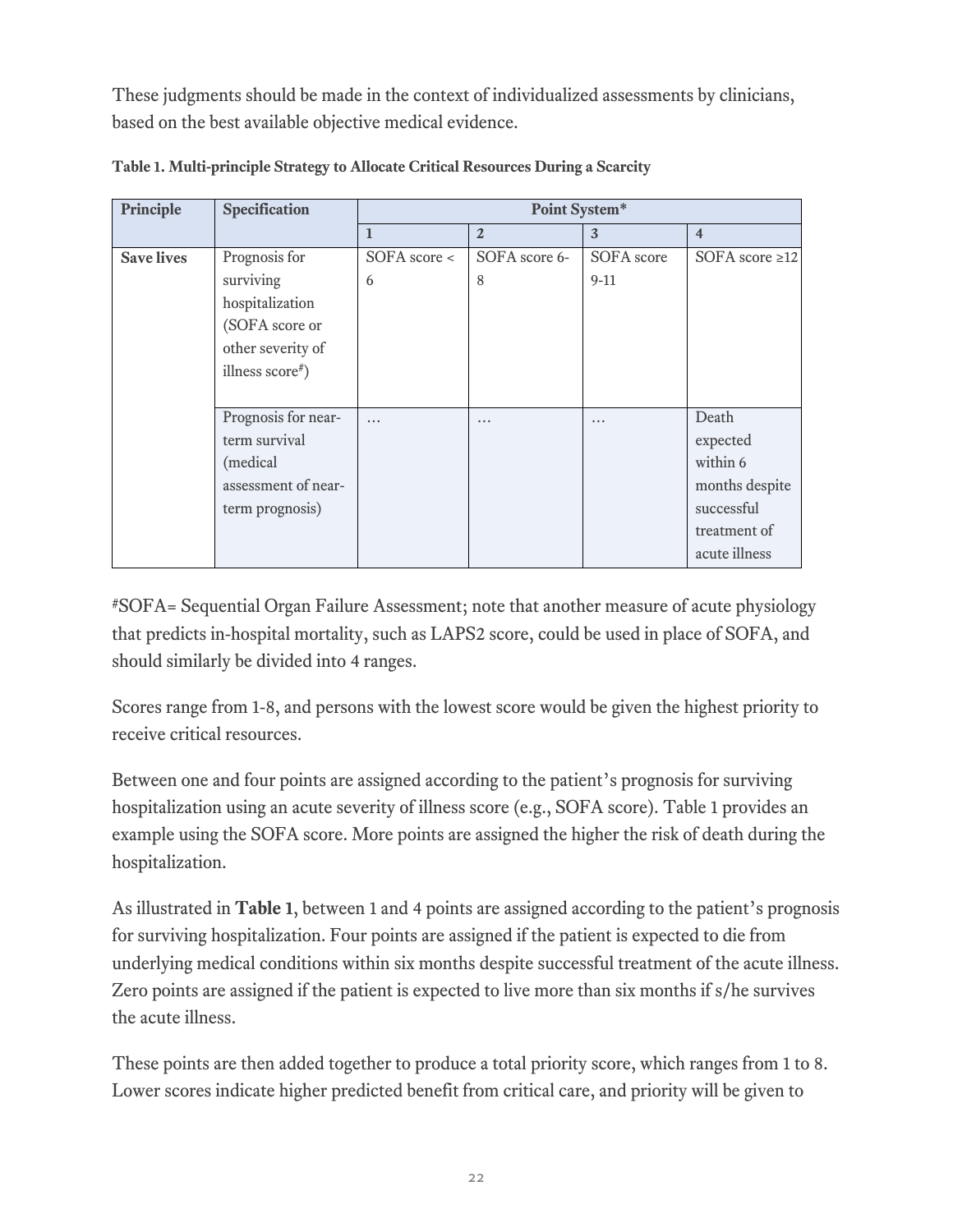those with lower scores. Scores should be re-calculated at frequent intervals (*e.g.*, no less frequently than every 48 hours) to allow for ongoing reassessment under Step 4 below.

### **Reasonable Modification to Scoring**

Scores may need reasonable modifications to ensure that disability-related characteristics unrelated to short-term mortality risk do not worsen a patient's score. For example, the Glasgow Coma Scale, a tool for measuring acute brain injury severity, adds points to the score when a patient cannot articulate intelligible words or has difficulty with purposeful movement. For patients with pre-existing speech disabilities or disabilities that effect motor movement, this may result in a higher score even in instances where the patient's disability is not relevant to shortterm mortality risk.

## **Application to Pediatric Patients (< 18 years of age)**

Scoring systems that are meaningful for adult critical care patients do not apply to pediatric patients or newborns. While there are similar scoring systems for pediatric and neonatal patients, they are less reliable as the basis for determining priority for several reasons. During normal, noncrisis standards of care periods, most children requiring critical care and mechanical ventilation have a much higher likelihood of survival to facility discharge than adults who require these interventions and therefore most will have favorable scores. Moreover, many children who require neonatal or pediatric critical care have chronic medical and surgical conditions, some congenital and some acquired. Many of these are rare conditions that require multi-specialist expertise, and the interplay between the underlying disease and the current illness is not captured by any scoring system. Finally, within the small range of ages included under the umbrella of pediatrics, patient age is not a meaningful factor to distinguish priority for some critical resources such as ventilators or critical care.

For these reasons, experienced pediatric intensivists and neonatologists may serve on triage teams to assist in the exercise of clinical judgment in assigning priority scores for children. The triage team should focus on the likelihood of surviving hospitalization and should also take into account conditions that are expected to severely limit survival in the near-term regardless of whether the patient recovers from the episode of critical illness. Triage should be guided by the acute severity of the patient's current medical condition, the epidemiology of the disease, and the current status of any underlying medical diseases that may hinder recovery. The use of validated scoring systems (*e.g.*, Pediatric Logistic Organ Dysfunction Score-2 (PELOD-2), modified pediatric SOFA, or Score for Neonatal Acute Physiology II (SNAPPE-II)) may also aid in their assigning of priority scores. Triage teams should not factor a patient's pre-hospitalization qualityof-life or predictions of future quality-of-life into the assignment of priority scores.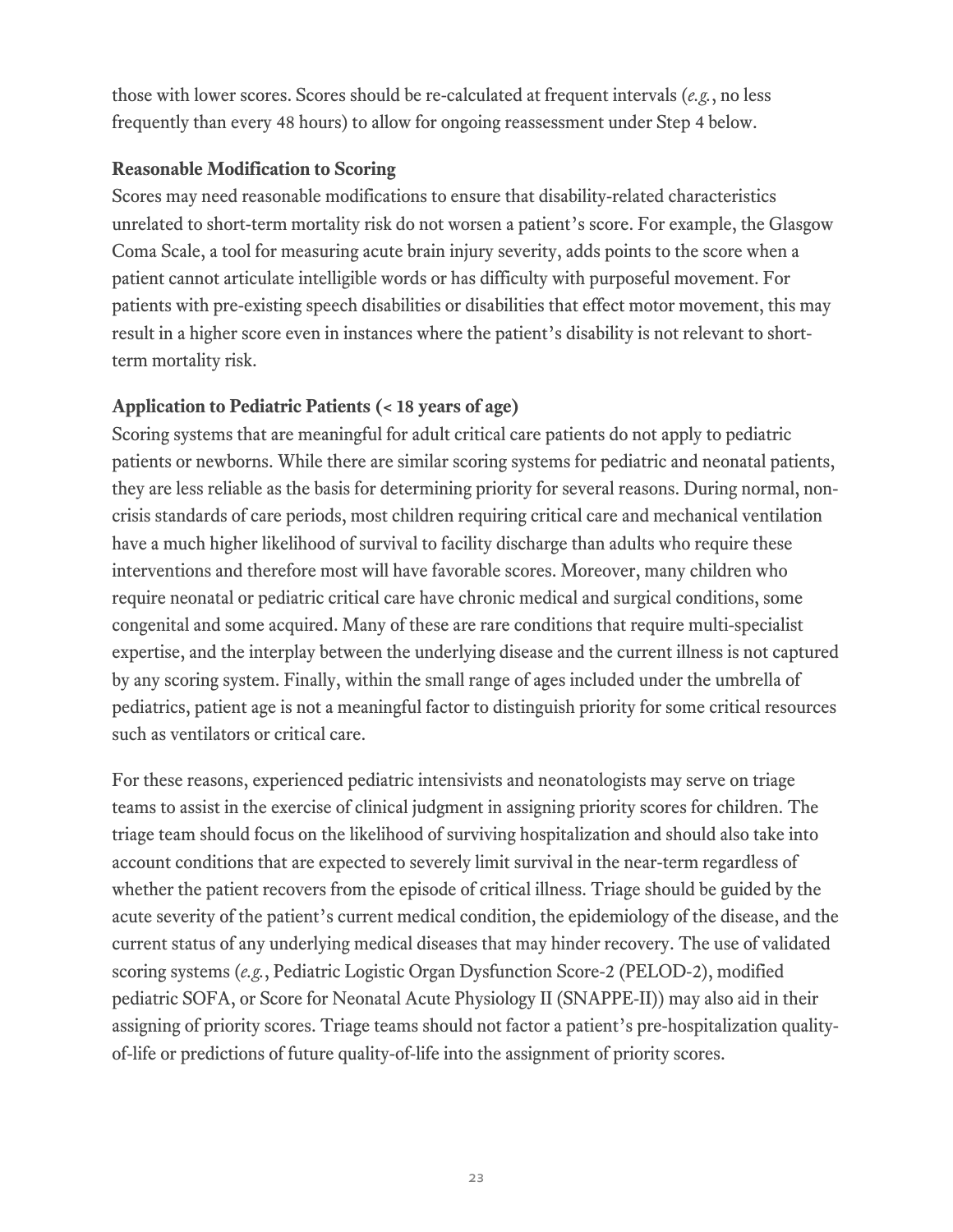## **Limitations of Scoring Systems**

Ongoing research on the use of scoring systems and their use in particular patients with communicable disease in a pandemic, such as COVID-19, highlight the need for a multi-principle approach that does not rely solely on scoring results in making triage decisions; however, no single approach has emerged. Triage protocols need to be actionable and complex enough to provide prognostic information that is objective and accurate, but algorithms can be supplemented with other predictors of mortality, such as disease-specific indicators for nondisaster conditions, frailty scores, comorbidity indices, and clinician judgment as best possible.

### Step two - Assign Patients to Priority Groups

Critical resource allocation clinical decision-making tools and protocols or algorithms may include a system for prioritizing patients into groups based upon the results of individualized assessment using the scoring methodology. Each priority group organizes patients in priority based upon the likelihood of survival. Patients who are more likely to survive with intensive care or ventilator care are prioritized over patients who are less likely to survive with intensive care or ventilator care. Patients who do not have serious comorbid illness may be given priority over those who have illnesses that severely and immediately limit their life expectancy.

For example, individuals in the highest priority group have the best chance to benefit from critical care interventions and should therefore receive priority over all other groups in the event of scarcity. The medium priority group has intermediate priority and should receive critical resources if there are available resources after all patients in the high priority group have been allocated critical resources. The low priority group has lowest priority and should receive critical resources if there are available resources after all patients in the high and medium groups have been allocated critical resources. The priority scoring process must be consistently applied across all patients within the facility.

All patients other than those who are thought to be imminently dying regardless of critical care interventions will be eligible to receive critical care beds and services regardless of their priority score. The availability of critical resources will determine how many eligible patients will receive critical care. Patients who are not triaged to receive intensive care or ventilator care should receive medical care that includes intensive symptom management and psychosocial support. They should be reassessed daily to determine if changes in resource availability or their clinical status warrant provision of critical care services.

Where available, specialist palliative care teams should be available for consultation. Where palliative care specialists are not available, the treating clinical teams should provide primary palliative care.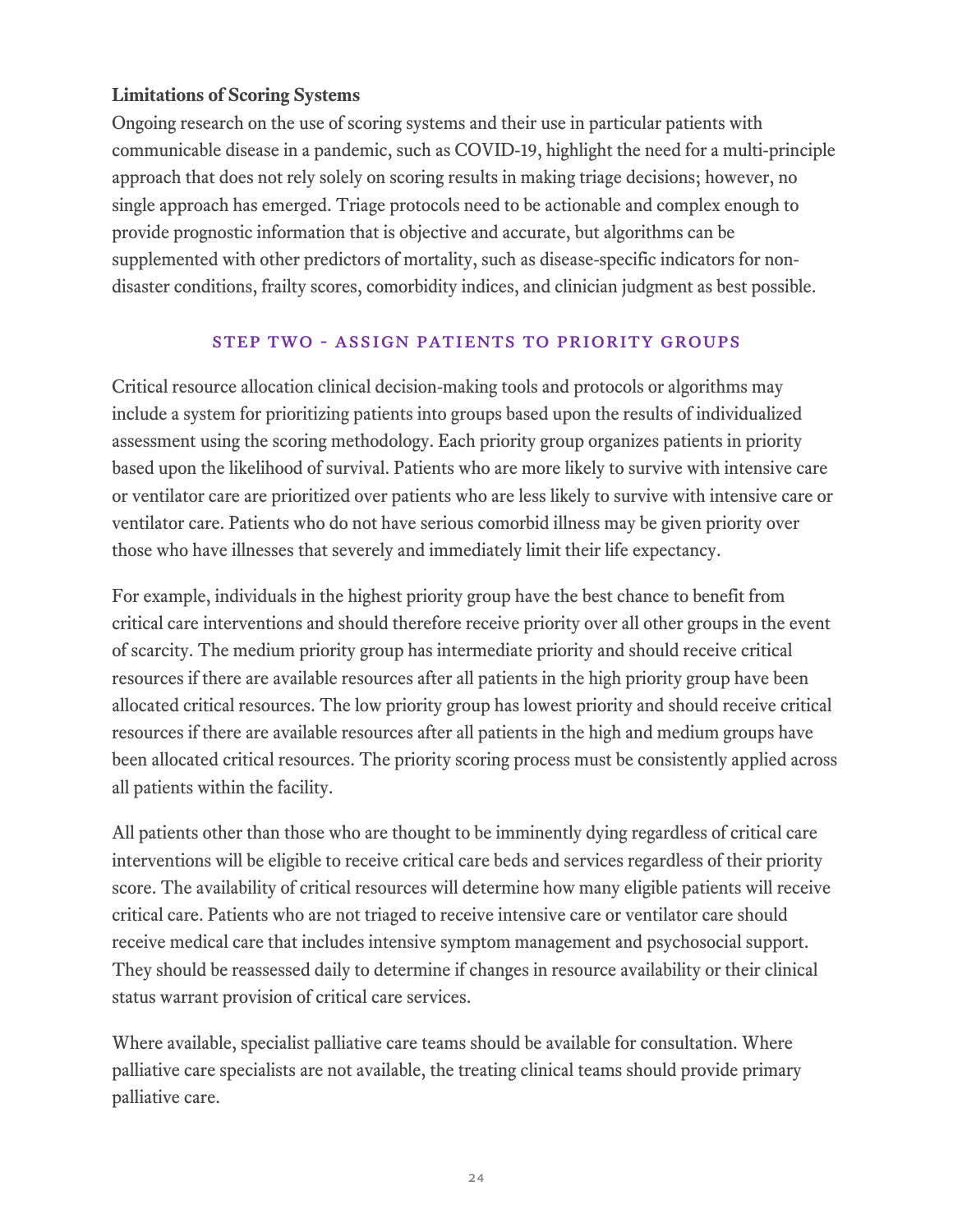## Step three - Make Daily Determinations of Patient Care Resource Allocations During a Scarcity

Facility leaders and the triage team should make determinations at least two times per day, or more frequently if needed, about what priority groups will have access to intensive care and ventilator care. These determinations should be based on real-time knowledge of the degree of scarcity of the critical resources, as well as, information about the predicted volume of new cases that will be presenting for care over the following several days.

While the use of clinical decision-making tools and protocols or algorithms is necessary when operating under crisis standards of care, clinicians should retain the ability to make clinical judgments about the appropriateness of critical care using the same criteria they use during normal clinical practice. To the extent critical care utilization would be deemed non-beneficial during normal clinical practice, nothing in allocation policies should require such resources to be offered during a public health emergency. The triage team and attending physicians/licensed independent practitioners (LIPs), however, should make clear in communicating with families whether critical care is not being offered based on the existence of a non-survivable medical condition or based on the allocation framework.

## Step four - Reassessment for Ongoing Provision of Critical Resources

In a public health emergency, when there are not enough critical resources for all, the goal of maximizing population outcomes would be jeopardized if patients who were determined to be unlikely to survive were allowed indefinite use of critical resources. In addition, periodic reassessments lessen the chance that arbitrary considerations, such as when an individual develops critical illness, unduly affect patients' access to treatment.

The triage team should conduct periodic reassessments of all patients receiving critical resources. These assessments should involve re-calculating scores established under the policy at frequent intervals (e.g., no less frequently than every 48 hours) and consulting with the treating clinical team regarding the patient's clinical trajectory. Patients showing improvement should continue with critical resources until the next assessment. If there are patients in the queue for critical care services, then patients who, upon reassessment, show substantial clinical decline as evidenced by worsening scores or overall clinical judgment, or demonstrate a failure to progress may be considered for de-prioritization for ongoing critical resources. Although patients should generally be given the full duration of a trial, if patients experience a precipitous decline or a highly morbid complication (e.g., massive stroke) that portends a very poor prognosis, the triage team may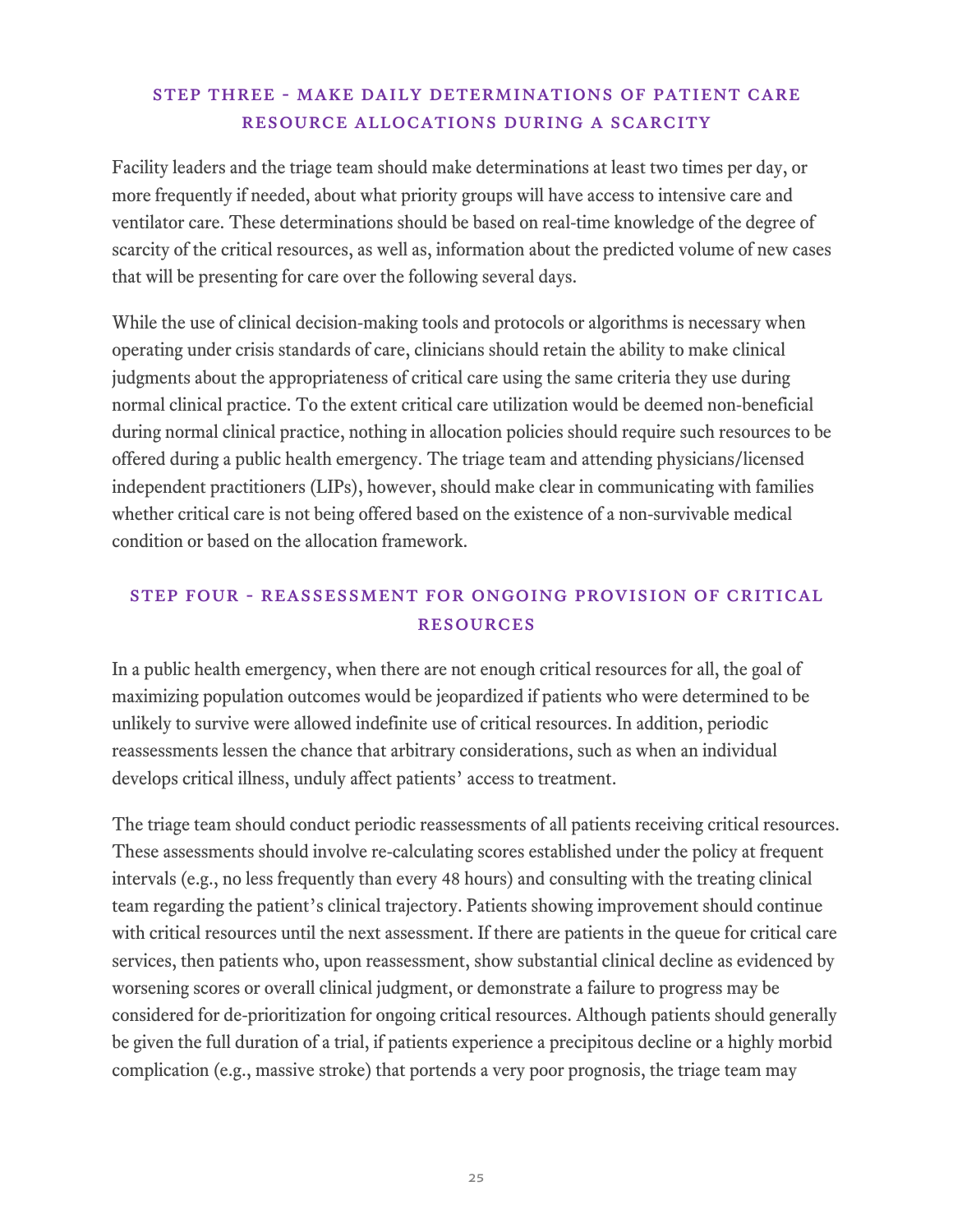make a decision before the completion of the specified trial length that the patient is no longer eligible for critical resources.

Patients who are no longer prioritized for critical resources should receive medical care including intensive symptom management and psychosocial support. If available, specialist palliative care teams should be available for consultation.

This approach to reassessment should apply to all patients receiving critical resources, including those who were already receiving critical resources at the time the allocation framework was activated. The triage team should review all patients receiving critical care at the time of the allocation.

#### Appeals

A treating provider or patient family member (or legal surrogate decision-maker, if applicable) may appeal the decision of the triage team for a specific patient. Procedural fairness requires the availability of an appeals mechanism to resolve such disputes. It is also essential to procedural fairness that information about the availability of, and mechanisms for, appeals be effective and accessible to ensure that information reaches individuals who are hard of hearing, deafblind, blind, or have low vision with accommodations as appropriate to overcome communication barriers among the health care team, patients, families, and legal surrogate decision-makers; and be culturally and linguistically appropriate to ensure that information reaches individuals who have LEP or limited health literacy.

## **Appeal of Initial Triage Decisions**

Initial triage decisions are designed to be made uniformly and based upon an objective determination. As such, for initial triage decisions, appropriate bases for appeals would be limited to whether the allocation policy and triage protocols were followed or whether an error was made by the triage team in the calculation of the priority score. An appeal may not be brought based on an objection to the overall allocation policy consistent with this guidance.

For appeals based upon grounds that the allocation policy or triage protocols were not followed, review and inquiry by the Critical Resource Allocation Group (CRAG) or Resource Planning and Allocation Team (RPAT) would be appropriate. For appeals based upon grounds that an error was made by the triage team, recalculation and verification by the triage team and review by the CRAG/RPAT would be appropriate.

## **Appeal of Decisions to Withdraw or Not Approve Patient Care Resources**

Decisions to withdraw critical resources for a patient who is already receiving critical care may cause heightened moral concern and may also depend on more clinical judgment than initial